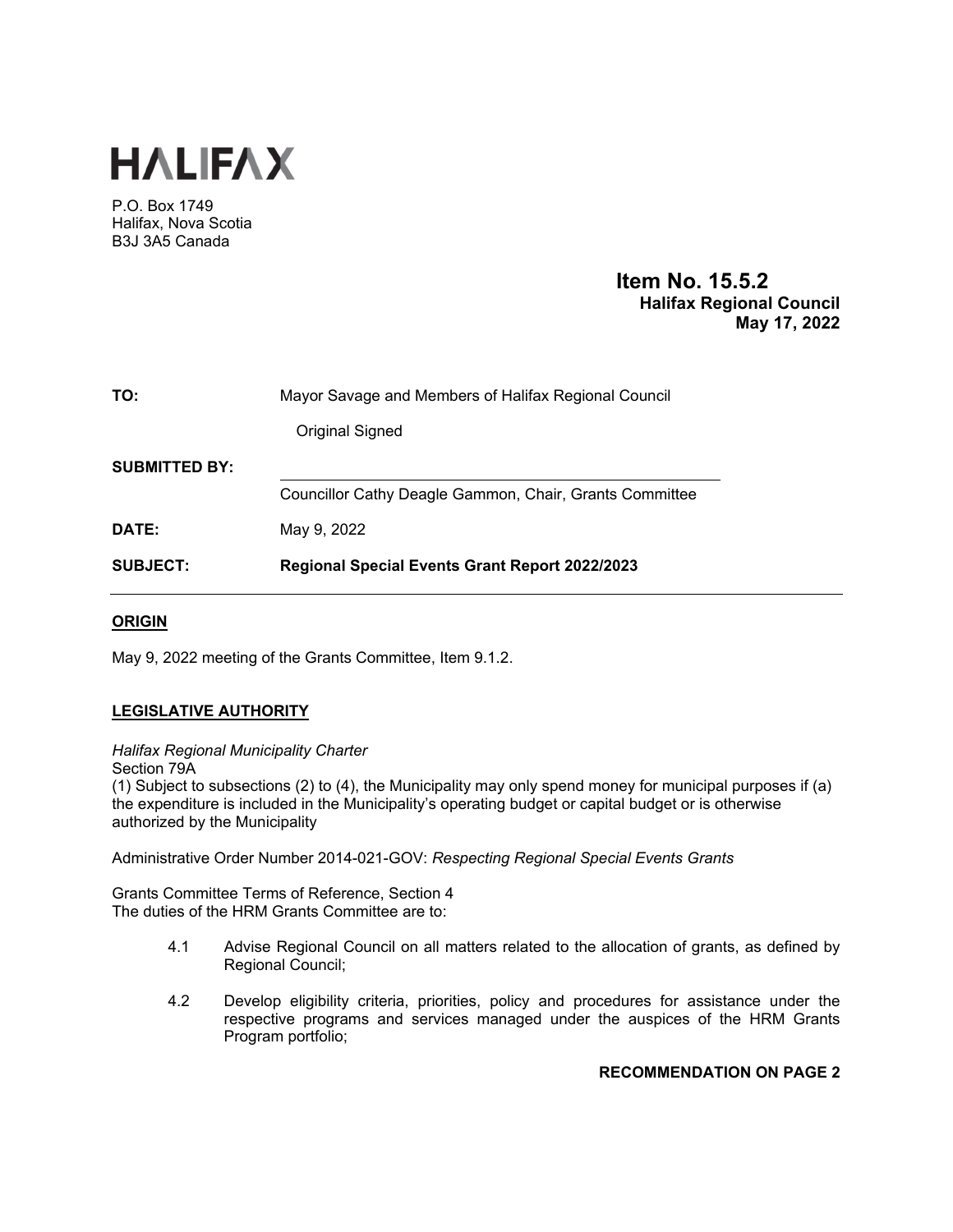4.3 Evaluate programs and services managed under the auspices of the HRM Grants Program portfolio in cooperation with HRM staff, stakeholders, and the general public with a view to making recommendations to Regional Council respecting scope of programming, service standards, and funding capacity.

# **RECOMMENDATION**

The Grants Committee recommends that Halifax Regional Council:

- 1. Approve 47 Event Grants for a total of \$192,875 as identified in Table 1 of the staff report dated March 22, 2022 from the approved 2022/2023 Operation Budget – C760 Community/Civic Events;
- 2. Approve 13 Event Grants for a total of \$200,000 as identified in Table 1 from the approved 2022/2023 Operating Budget – C764 2022Cultural Development funded from the 2022/2023 Culture Development Reserve Q621;
- 3. Pending final approval of the 2023/2024 budget, approve 38 Established Community Festivals grants in the amount of \$186,025 funded from Operating Budget – C760 Community/Civic Events; and 13 Cultural Events & Showcases grants in the amount of \$200,000 funded from Operating Budget – C764 Cultural Development funded from the Community Events Reserve Q621 as identified in Table 2;
- 4. Pending final approval of the 2024/2025 budget, approve 38 Established Community Festivals grants in the amount of \$186,025 funded from Operating Budget – C760 Community/Civic Events; and 13 Cultural Events & Showcases grants in the amount of \$200,000 funded from Operating Budget – C764 Cultural Development funded from the Community Events Reserve Q621 as identified in Table 3;
- 5. Approve a supplementary grant withdrawal from the Community and Events Reserve (Q621) in the amount of \$13,000 to be allocated to "Open Streets HFX" (previously operating as Switch) in the Regional Special Events program;
- 6. Approve a supplementary grant withdrawal from the Community and Events Reserve (Q621) in the amount of \$20,000 to the Sackville Community Development Association for the 2022 Patriot Days in the Regional Special Events program;
- 7. Pending final approval of the 2023/2024 budget, approve a supplementary grant withdrawal from the Community and Events Reserve (Q621) in the amount of \$20,000 to the Sackville Community Development Association for the 2023 Patriot Days in the Regional Special Events program; and
- 8. Pending final approval of the 2024/2025 budget, approve a supplementary grant withdrawal from the Community and Events Reserve (Q621) in the amount of \$20,000 to the Sackville Community Development Association for the 2024 Patriot Days in the Regional Events Program.

## **BACKGROUND**

The Grants Committee received a staff recommendation report dated March 22, 2022 and a staff memorandum dated May 3, 2022 to consider Regional Special Events Grant Report 2022/2023.

For further information refer to the attached staff report dated March 22, 2022 and the staff memorandum dated May 3, 2022.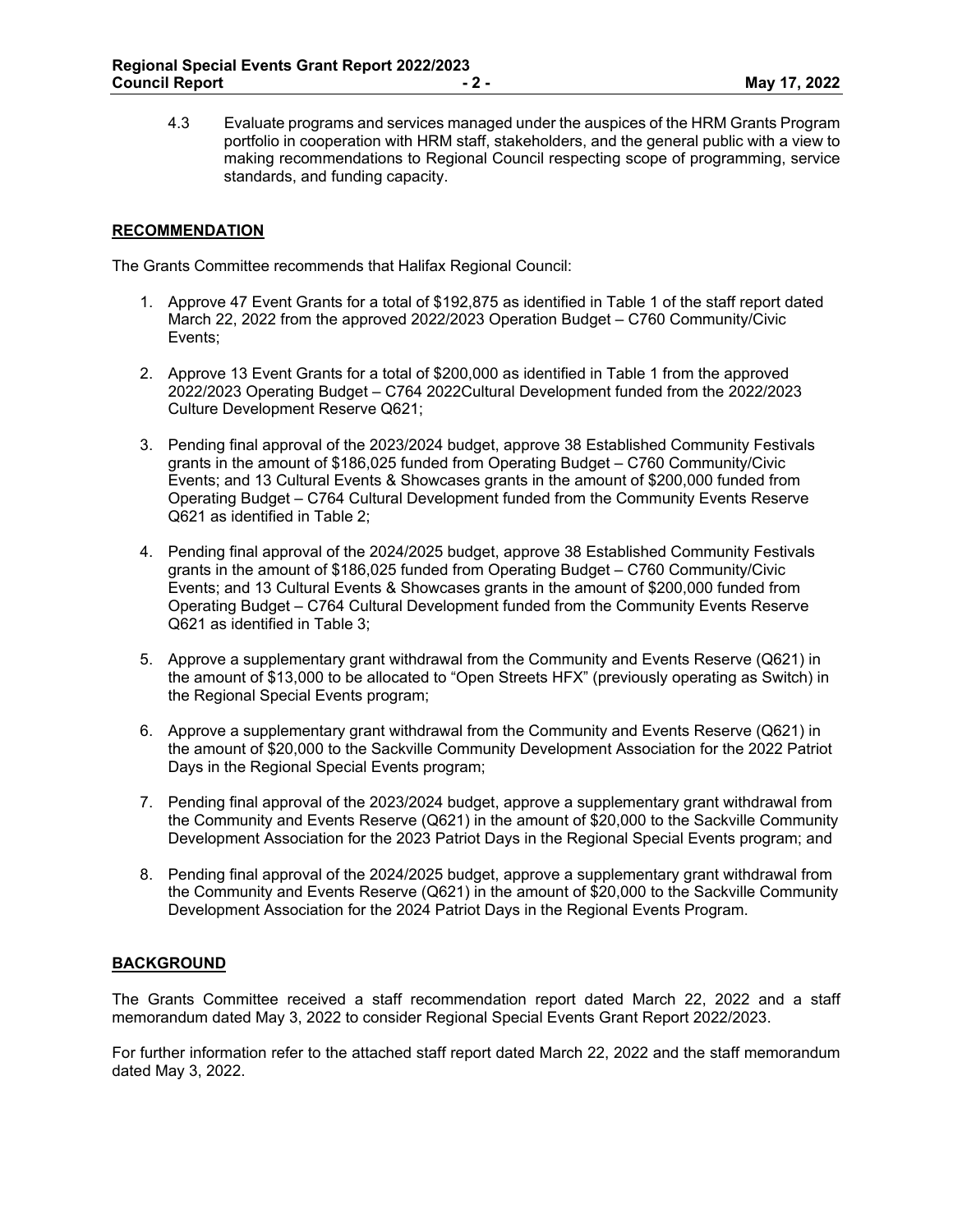## **DISCUSSION**

The Grants Committee considered the staff report dated March 22, 2022 and approved the recommendation to Regional Council as outlined in this report. They also considered the staff memorandum dated May 3, 2022 and approved the recommendation (as amended) to Regional Council as outlined in the memorandum.

#### **FINANCIAL IMPLICATIONS**

Financial implications are outlined in the attached staff report dated March 22, 2022 and the staff memorandum dated May 3, 2022.

#### **RISK CONSIDERATION**

Risk consideration is outlined in the attached staff report dated March 22, 2022 and the staff memorandum dated May 3, 2022.

#### **COMMUNITY ENGAGEMENT**

The Grants Committee is comprised of six citizen members and four Councillors. Meetings are live webcast on Halifax.ca. The agenda, reports, video and minutes of the Board/ Committee are posted on Halifax.ca.

For further information on Community Engagement refer to the attached staff report dated March 22, 2022 and the staff memorandum dated May 3, 2022.

#### **ENVIRONMENTAL IMPLICATIONS**

Environmental implications are outlined in the staff report dated March 22, 2022 and the staff memorandum dated May 3, 2022.

#### **ALTERNATIVES**

The Grants Committee did not provide alternatives.

Alternatives are outlined in the attached staff report dated March 22, 2022 and the staff memorandum dated May 3, 2022.

#### **ATTACHMENTS**

Attachment 1 – Staff recommendation report dated March 22, 2022. Attachment 2 – Staff memorandum dated May 3, 2022.

A copy of this report can be obtained online at halifax.ca or by contacting the Office of the Municipal Clerk at 902.490.4210.

\_\_\_\_\_\_\_\_\_\_\_\_\_\_\_\_\_\_\_\_\_\_\_\_\_\_\_\_\_\_\_\_\_\_\_\_\_\_\_\_\_\_\_\_\_\_\_\_\_\_\_\_\_\_\_\_\_\_\_\_\_\_\_\_\_\_\_\_\_\_\_\_\_\_\_

Report Prepared by: Catie Campbell, Legislative Assistant, Municipal Clerk's Office 782.641.0796.  $\mathcal{L}_\mathcal{L} = \{ \mathcal{L}_\mathcal{L} = \{ \mathcal{L}_\mathcal{L} = \{ \mathcal{L}_\mathcal{L} = \{ \mathcal{L}_\mathcal{L} = \{ \mathcal{L}_\mathcal{L} = \{ \mathcal{L}_\mathcal{L} = \{ \mathcal{L}_\mathcal{L} = \{ \mathcal{L}_\mathcal{L} = \{ \mathcal{L}_\mathcal{L} = \{ \mathcal{L}_\mathcal{L} = \{ \mathcal{L}_\mathcal{L} = \{ \mathcal{L}_\mathcal{L} = \{ \mathcal{L}_\mathcal{L} = \{ \mathcal{L}_\mathcal{$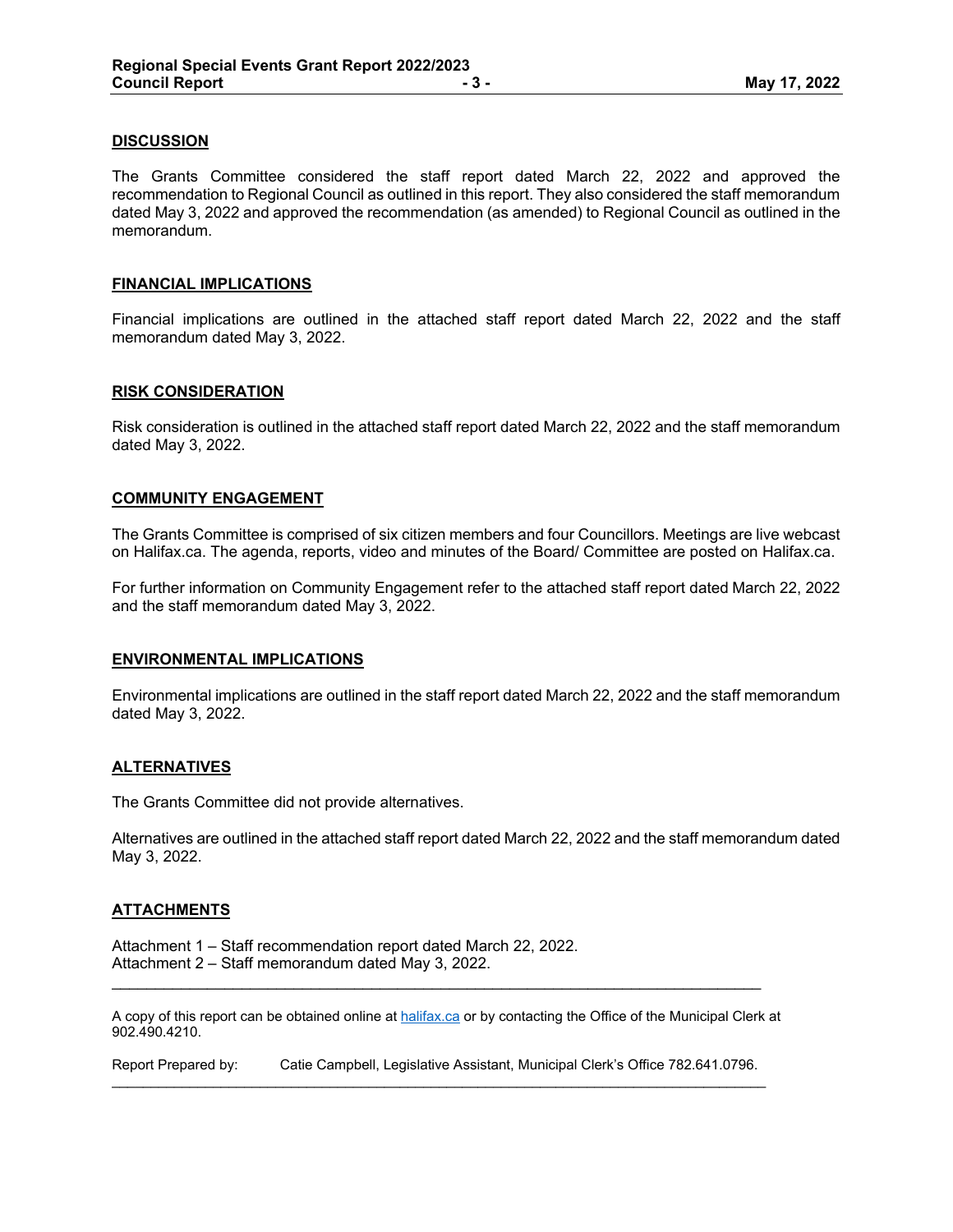



P.O. Box 1749 Halifax, Nova Scotia B3J 3A5 Canada

# **Item No.**

**Grants Committee May 9, 2022** 

| TO:                  | <b>Chair and Members of Grants Committee</b>   |
|----------------------|------------------------------------------------|
| <b>SUBMITTED BY:</b> | Jacques Dubé, Chief Administrative Officer     |
| DATE:                | March 22, 2022                                 |
| <b>SUBJECT:</b>      | Regional Special Events Grant Report 2022/2023 |

# **ORIGIN**

Applications received pursuant to Administrative Order Number 2014-021-GOV – *Respecting Regional Special Events Grants.*

## **LEGISLATIVE AUTHORITY**

*Halifax Regional Municipality Charter*

Section 79A

(1) Subject to subsections (2) to (4), the Municipality may only spend money for municipal purposes if (a) the expenditure is included in the Municipality's operating budget or capital budget or is otherwise authorized by the Municipality

Administrative Order Number 2014-021-GOV: *Respecting Regional Special Events Grants*

## **RECOMMENDATION**

It is recommended that the Grants Committee recommend that Halifax Regional Council:

- 1. Approve 47 Event Grants for a total of \$192,875 as identified in Table 1 from the approved 2022/2023 Operating Budget – C760 Community/Civic Events;
- 2. Approve 13 Event Grants for a total of \$200,000 as identified in Table 1 from the approved 2022/2023 Operating Budget – C764 Cultural Development funded from the 2022/2023 Culture Development Reserve Q621;
- 3. Pending final approval of the 2023/2024 budget, approve 38 Established Community Festivals grants in the amount of \$186,025 funded from Operating Budget - C760 Community/Civic Events; and 13 Cultural Events & Showcases grants in the amount of \$200,000 funded from Operating Budget – C764 Cultural Development funded from the Community Events Reserve Q621 as identified in Table 2;

## **RECOMMENDATIONS CONTINUE ON PAGE 2**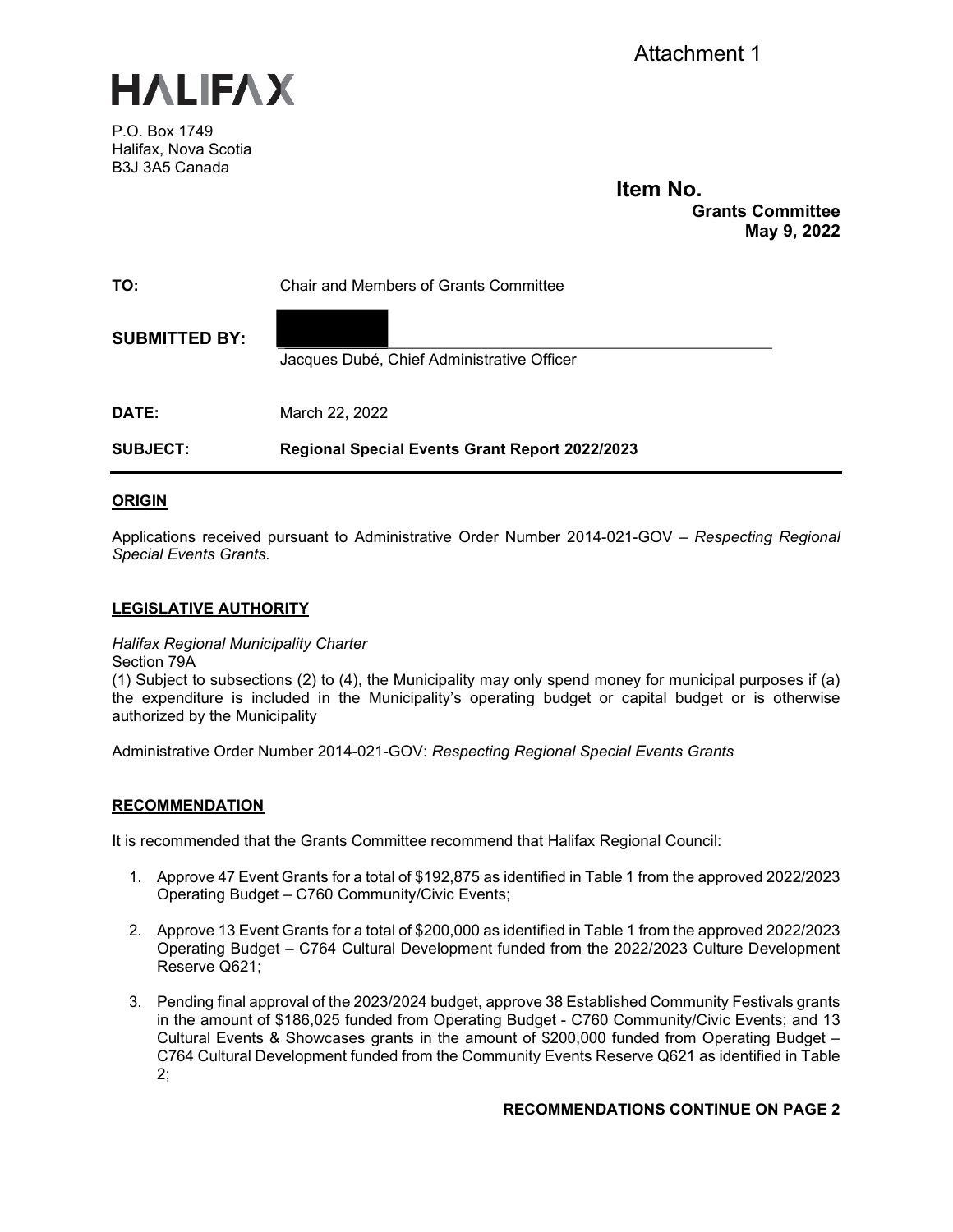- 4. Pending final approval of the 2024/2025 budget, approve 38 Established Community Festivals grants in the amount of \$186,025 funded from Operating Budget - C760 Community/Civic Events; and 13 Cultural Events & Showcases grants in the amount of \$200,000 funded from Operating Budget – C764 Cultural Development funded from the Community Events Reserve Q621 as identified in Table 3; and,
- 5. Approve a supplementary grant withdrawal from the Community and Events Reserve (Q621) in the amount of \$13,000 to be allocated to "Open Streets HFX" (previously operating as Switch) in the Regional Special Events program.

# **BACKGROUND**

This report outlines the recommended Regional Special Events grant awards for the 2022/2023 funding intake. All Regional Special Events grant recommendations are governed by Administrative Order 2014- 021-GOV Respecting Regional Special Events Grants (AO). Staff undertakes the grant application and evaluation process as outlined in the AO. This Regional Special Event grant report is reviewed by the Grants Committee for recommendation to Regional Council.

## **DISCUSSION**

# **Regional Special Events AO**

The AO on Regional Special Event Grants establishes consistent and equitable funding for community and cultural events and includes four funding programs:

- 1. Community Celebrations Provides support for small scale community events that are organized primarily for the benefit and enjoyment of residents, coincides with a community gathering or civic holiday, and are free to the public to attend.
	- Maximum grant award in this program is \$1,000.
- 2. Established Community Festivals Provides support for existing community events that are organized primarily for the benefit and enjoyment of residents, are accessible to the public with free or low-cost activities, have been in existence for a minimum of three consecutive years, and have a minimum budget of \$10,000.
	- Maximum grant award in this program is \$25,000.
	- Option to provide up to three years of sustainable funding.
- 3. Significant Anniversaries Provides support for community events organized around major quarterly significant anniversaries ( $25<sup>th</sup>$ ,  $50<sup>th</sup>$ ,  $75<sup>th</sup>$ , etc.) that celebrate HRM's heritage and community and have a minimum budget of \$7,500.
	- Maximum grant award in this program is \$10,000.
- 4. Cultural Events & Showcases Provides support for arts and culture festivals that program strong cultural content, further the disciplines of literary, media, performing and visual arts, are accessible to the public with free or low-cost activities, have a minimum budget of \$50,000, and further the principles and objectives of the HRM Cultural Plan.
	- Maximum grant award in this program is \$60,000.<br>Distantion to provide up to three years of sustainable to provide up to three years of sustainable
	- Option to provide up to three years of sustainable funding.

The Community Celebrations, Established Community Festivals and Significant Anniversaries programs have a total budget of \$215,000 funded from the Operating Budget C760. The Cultural Events & Showcases program has a budget of \$200,000 funded from the Community and Events Reserve, Q621.

## **Three-year sustainable funding- 2022/2023 Reduction in Applications**

The Regional Special Events Grant program provides up to three-year funding to organizations under the Established Community Festivals and Cultural Events & Showcases programs. In 2019, Regional Council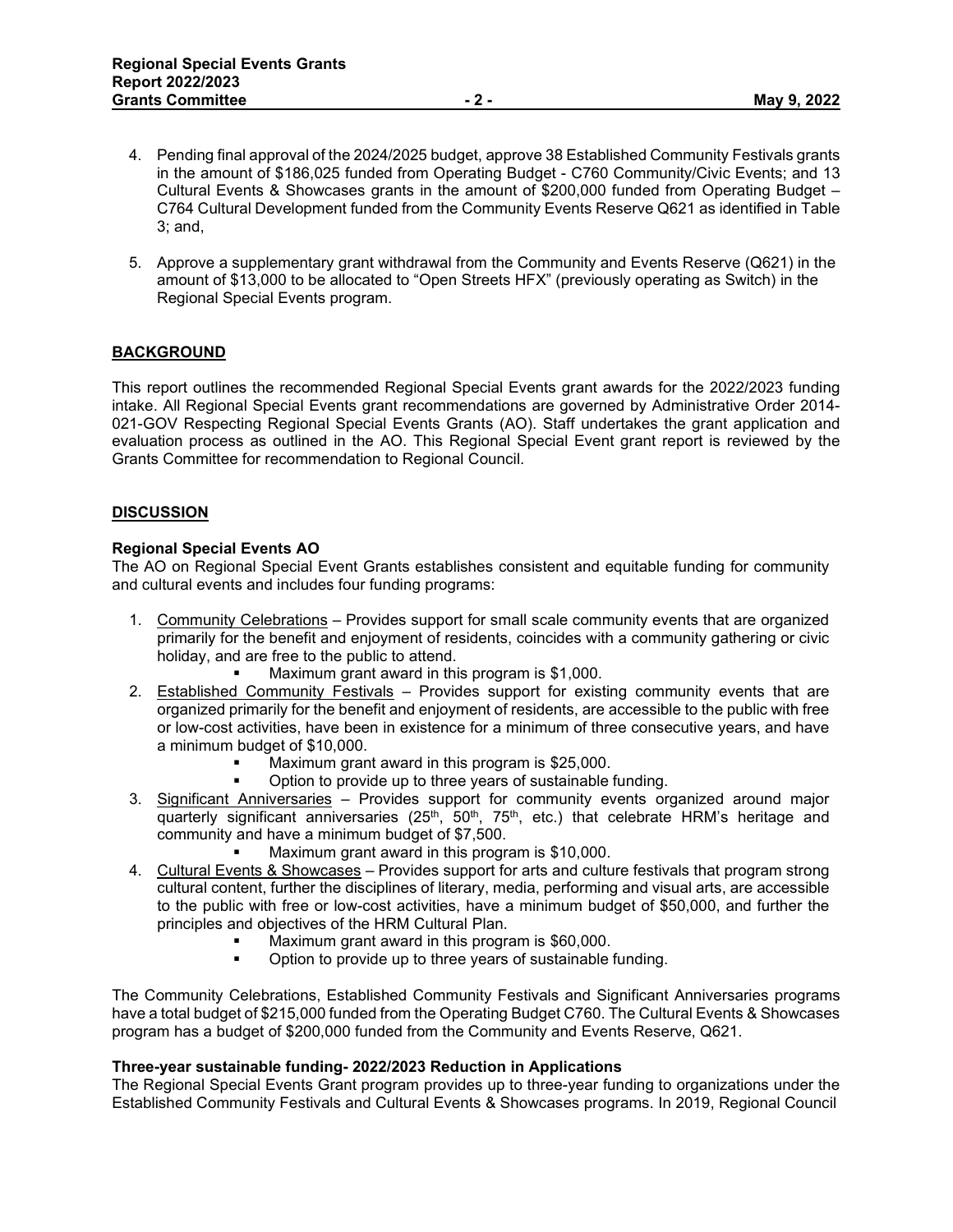approved funding for the first intake for these two programs awarding the full budget for the 2019/2020, 2020/2021 and 2021/2022 fiscal years. The 2022/2023 intake begins a new cycle for multiple year funding to organizations under the Established Community Festivals and Cultural Events & Showcases programs.

## **2020**

In 2020, year 2 of 3-year funding, 27 of the 44 Established Community Festivals cancelled their events due to the ongoing pandemic and public health restrictions and the challenges experienced by volunteer organizations to deliver virtual events.

## **2021**

In 2021, year 3 of 3-year funding 15 of the 44 Established Community Festivals cancelled events due to the ongoing pandemic and public health restrictions.

## **2022**

As per the program application process staff contacted existing program clients to confirm the intake/deadline details in advance, including the relevant application form and post the dates on the website. When the 2022/2023 intake closed staff noted there was a 44% reduction in the number of applicants to the 2022/2023 Established Community Festival program, while the Cultural Events & Showcases received funding applications from all but one of the 2019 funded organizations, plus one new applicant. Two of the 2019 funded Cultural Events & Showcases applicants have been redirected to the Established Community Festivals program as the events no longer meet the minimum budget of \$50,000. In January 2022, noting the significant number of long-term applicants, who did not apply to the Established Community Festivals program staff contacted those applicants to follow up, receiving minimal response. On February 9, 2022 the Province announced changes to Public Health Restrictions over a three (3) phased approach beginning on February 14.

With the announcement that pandemic restrictions are lifting, staff reviewed the AO and determined a second intake for Established Community Festivals could be offered to organizations who did not apply in fall 2021 (likely due to uncertainty regarding the Omicron virus). This would be the final opportunity to submit a 2022/2023 application to host a festival in the community.

Staff posted the second intake for Established Community Festivals on the halifax.ca event webpage and reached out via email and phone to those organizations that did not apply during the fall 2021 intake. Ten (10) additional applications were received and are included in the recommendations within this report.

As shown in Attachment 3 staff have recommended an increase in funding for the majority of the 38 Established Community Festivals applicants from the 2019 levels, with limited budget capacity to re-open the intake in 2023/2024.

If Regional Council approves the recommendations to fund the 13 Cultural Events & Showcases organizations referenced in Attachment 3, there will be no budget capacity to accept applications until 2025/2026.

Not all final event reports have been submitted to staff, however there is ongoing communication and no immediate concerns with any of the organizations. All final reporting requirements must be received prior to the release of future grants. Staff acknowledge that for many of the community events the administrative process is performed by volunteers who have been challenged with the impacts of COVID-19. Staff continue to work with groups to improve the quality and timeline of the application process.

#### **Eligibility**

There were 63 applications in total submitted for funding to the 2022/2023 grant intake process. One withdrew their application and two were deemed ineligible. The 60 remaining applications are recommended for funding. The 2022 Regional Special Events Applicants Event Information can be found in Attachment 1.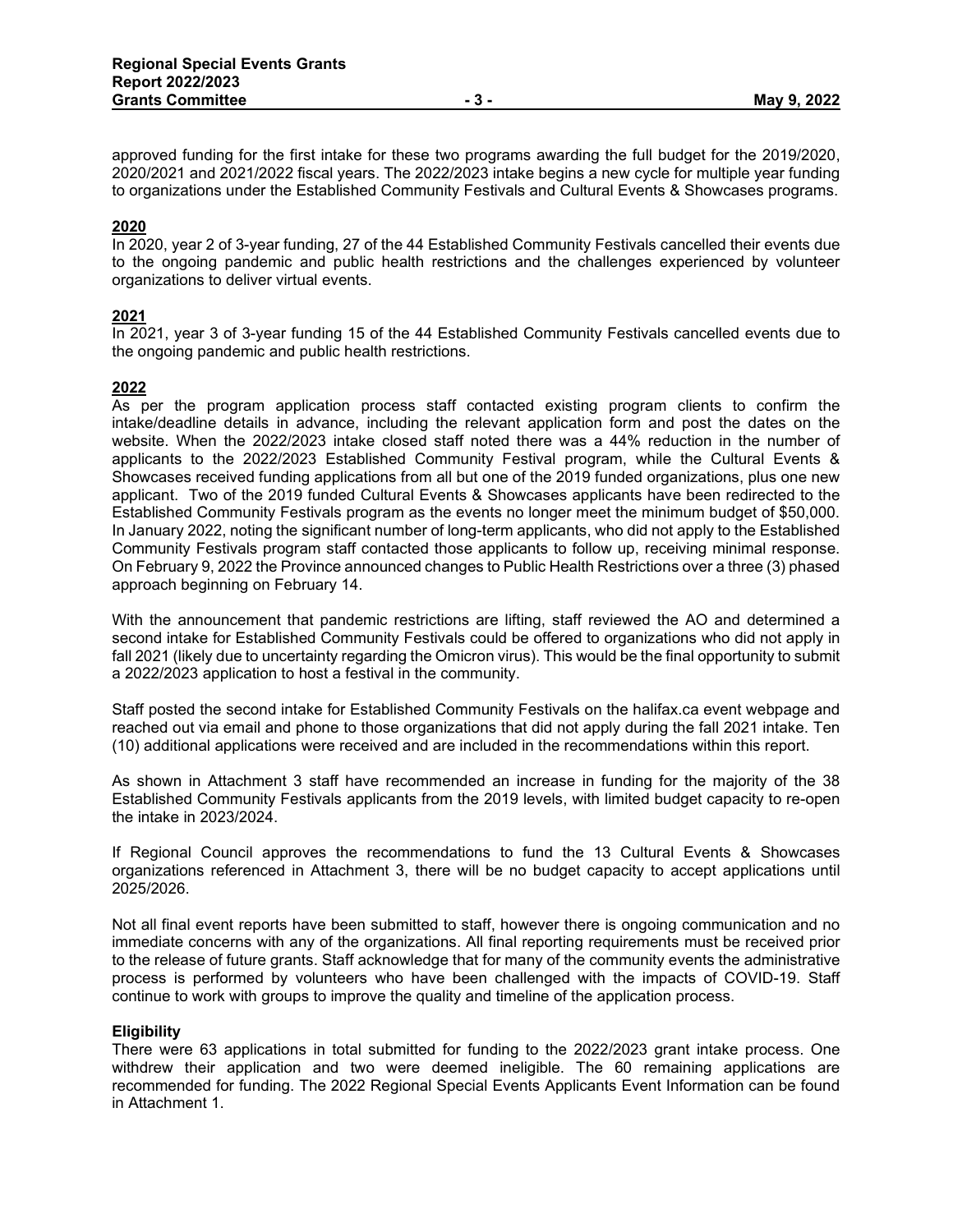## **Evaluation**

As per the Regional Special Events AO, all applications are evaluated on:

• Community Engagement - evaluated based on volunteer involvement, diversity, accessibility, attendance and programming;

• Community Cultural Development - based on the provision of arts and cultural programming and experiences;

• Demonstrated Financial Need - evaluated on access to potential sponsorship, as well as the ability to self-fund; and

• Demonstrated Added Value to the Community - evaluated on the impact of the experience that would have otherwise not been available to the community in which the event is held.

## **Applications Not Recommended for Funding**

There are two applications not recommended for funding: African NS Music Festival and Graduation 2022. Both organizations applied in the Established Community Festivals program and have been notified of the ineligibility.

African NS Music Festival does not meet the eligibility criteria as the event has not been existence for a minimum of three consecutive years. Graduation 2022 is considered a private event and is not open to the general public to attend, therefore is ineligible.

## Open Streets HFX

On June 8, 2021, Regional Council approved an unbudgeted withdrawal from the Community and Events Reserve (Q621) in the amount of \$13,000 to be allocated to Switch Open Streets, now operating as Open Streets HFX. The Council motion at that time was silent with respect to whether this would be a recurring supplementary grant but discussion from committee and Council indicates an intent for this to be recurring. For this reason, staff have included a recommendation for a supplementary grant withdrawal from the Community and Events Reserve (Q621) in the amount of \$13,000 be allocated to Open Streets HFX in the Regional Special Events program.

# **Summary of Recommended Funding**

The proposed Regional Special Events funding amounts are summarized in Table 1 for 2022/2023, Table 2 for 2023/2024, and Table 3 for 2024/2025. Details on the funding recommendations for Community Celebrations and Significant Anniversaries are outlined in Attachment 2. Details on the multi-year funding recommendations for Established Community Festivals and Cultural Events & Showcases are outlined in Attachment 3.

| Table 1: 2022/2023 Proposed Regional Events Funding                                    |          |           |           |  |
|----------------------------------------------------------------------------------------|----------|-----------|-----------|--|
| 2022/2023<br>2022/2023<br>No. of<br><b>Proposed</b><br><b>Events</b><br><b>Request</b> |          |           |           |  |
| <b>Community Celebrations</b>                                                          | 9        | \$13,600  | 6,850     |  |
| <b>Established Community Celebrations</b>                                              | 38       | \$325,525 | \$186,025 |  |
| <b>Significant Anniversaries</b>                                                       | $\Omega$ |           |           |  |
| <b>Total C760 Community/Civic Events</b>                                               | 47       | \$339,125 | \$192,875 |  |
| Cultural Events & Showcases (Year 1 of 3)                                              | 13       | \$376,000 | \$200,000 |  |
| <b>Total Q621 Community and Events Reserve</b>                                         | 13       | \$376,000 | \$200,000 |  |
| <b>TOTAL 2022/2023 Regional Special Events</b>                                         | 60       | \$715,125 | \$392,875 |  |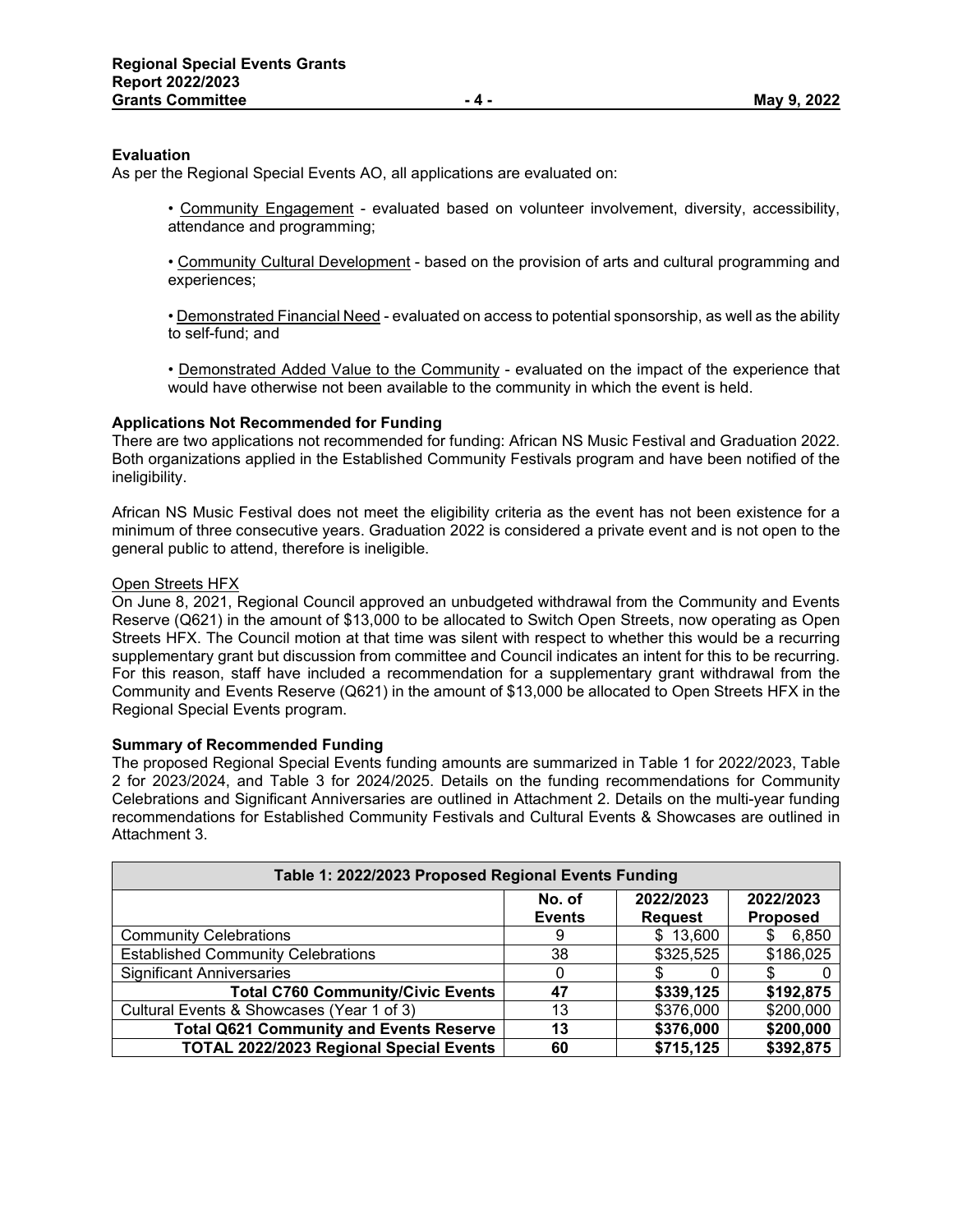| Table 2: 2023/2024 Proposed Regional Events Funding (Year 2 of 3) |                         |                             |                              |
|-------------------------------------------------------------------|-------------------------|-----------------------------|------------------------------|
|                                                                   | No. of<br><b>Events</b> | 2023/2024<br><b>Request</b> | 2023/2024<br><b>Proposed</b> |
| <b>Established Community Celebrations</b>                         | 38                      | \$325,525                   | \$186,025                    |
| <b>Total C760 Community/Civic Events</b>                          | 38                      | \$325,525                   | \$186,025                    |
| <b>Cultural Events &amp; Showcases</b>                            | 13                      | \$376,000                   | \$200,000                    |
| <b>Total Q621 Community and Events Reserve</b>                    | 13                      | \$376,000                   | \$200,000                    |
| <b>TOTAL 2023/2024 Regional Special Events</b>                    | 51                      | \$701,525                   | \$386,025                    |

| Table 3: 2024/2025 Proposed Regional Events Funding (Year 3 of 3) |                         |                             |                              |
|-------------------------------------------------------------------|-------------------------|-----------------------------|------------------------------|
|                                                                   | No. of<br><b>Events</b> | 2024/2025<br><b>Request</b> | 2024/2025<br><b>Proposed</b> |
| <b>Established Community Celebrations</b>                         | 38                      | \$325,525                   | \$186,025                    |
| <b>Total C760 Community/Civic Events</b>                          | 38                      | \$325,525                   | \$186,025                    |
| <b>Cultural Events &amp; Showcases</b>                            | 13                      | \$376,000                   | \$200,000                    |
| <b>Total Q621 Community and Events Reserve</b>                    | 13                      | \$376,000                   | \$200,000                    |
| <b>TOTAL 2023/2024 Regional Special Events</b>                    | 51                      | \$701,525                   | \$386,025                    |

# **COVID-19 Ongoing Approach to Funding**

For 2022/2023, in-person, live event activity is expected to be held and is encouraged, while adhering to public health precautions, procedures and guidelines for performances and gatherings that are in place at the time of the event. This year's funding is to provide support to festivals and events as they re-establish live, in- person event delivery for the public's benefit as restrictions are lifted. Therefore, it is recommended that funding be awarded to organizations that deliver events under the following scenarios:

- 100% of the grant to organizations that deliver live, in-person events and meet current public health guidelines;
- 100% of the grant to organizations that deliver hybrid events in which the main event is delivered to live, in-person audiences and meets current public health guidelines but there is an opportunity to attend an online, virtual, or digital component which broadens audience engagement;
- 50% of the grant to organizations where there is the intent to return to a live event format but due to public health restrictions no in-person live events are permitted, but an online, virtual, or digital event is delivered; and,
- 25% of the grant to organizations where there is the ability to return to a live, in-person event format, but the preference of the event organization is to remain digital/virtual.

If the impacts of COVID-19 prevent the ability to host in-person, hybrid or virtual events and festivals, no grant award will be released.

# **FINANCIAL IMPLICATIONS**

All Community Celebrations and Established Community Festivals recommendations can be accommodated in the approved 2022/2023 operating budget for Community/Civic Events, account C760- 6919. All 2023/2024 and 2024/2025 recommendations are subject to availability of funds and final approval of the 2023/2024 and 2024/2025 budgets.

All Cultural Events & Showcases recommendations can be accommodated in the approved 2022/2023 Operating Budget – C764 Cultural Development funded from the 2022/2023 Community Events Reserve Q621. All 2023/2024 and 2024/2025 recommendations are subject to availability of funds and final approval of the 2023/2024 and 2024/2025 budgets.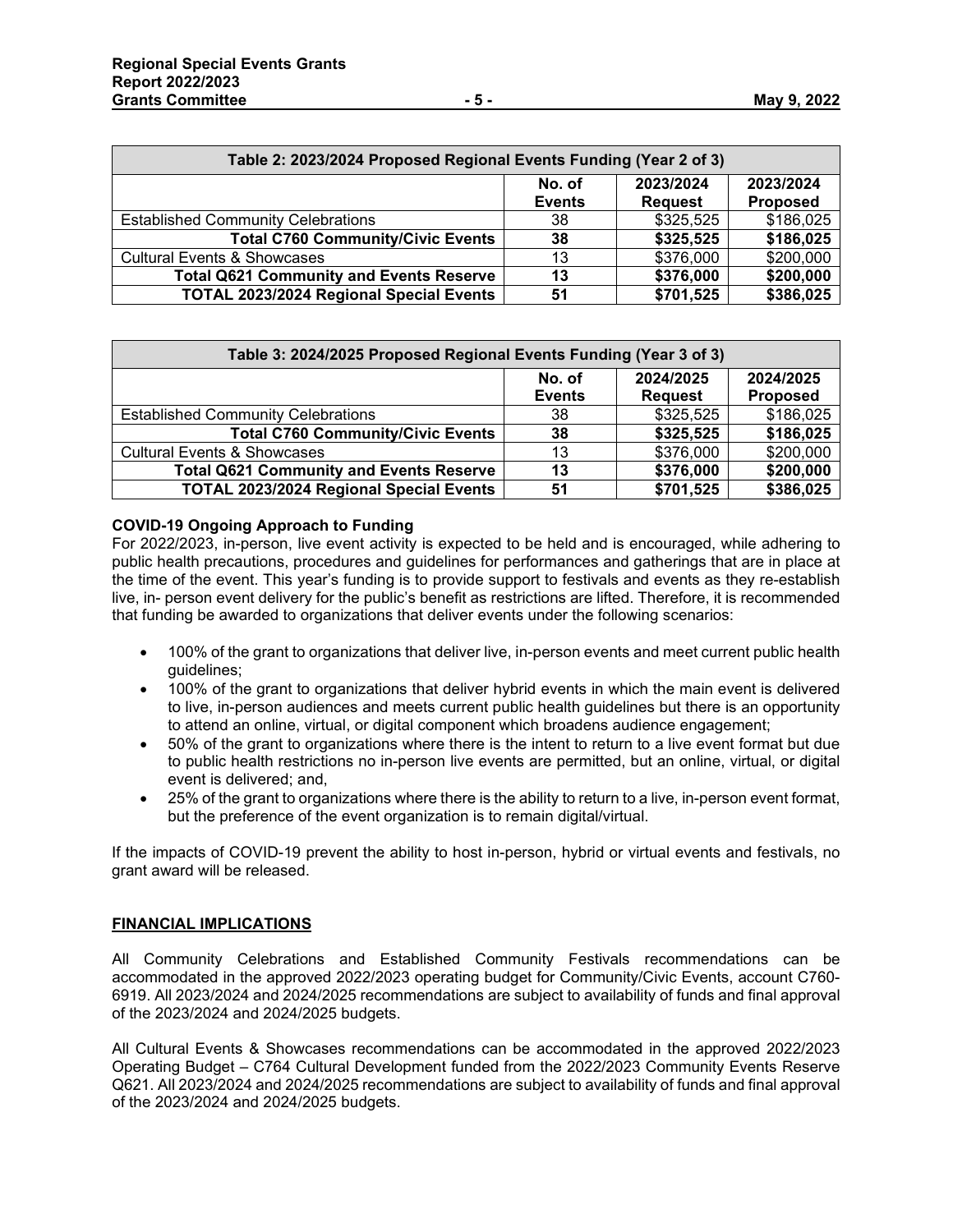## **Budget Summary: Community and Events Reserve, Q621**

| Projected Net Available Reserve Balances (as of Q3) | SS. | 632.059       |
|-----------------------------------------------------|-----|---------------|
| Contribution 2022/23                                |     | \$ 2.297.635  |
| Withdrawals 2022/23                                 |     | \$(1,958,000) |
| Total Projected Net Available Reserve 2022/23       |     | \$971.694     |

All Cultural Events & Showcases recommendations are subject to availability of Community & Events Reserve, Q621 funds and approval of the 2022/2023 budget. These grants are processed through operating account C764 – Cultural Development.

Community and Event Reserve, Q621 is used to provide funding to attract and host exceptional large – scale sporting and tourism events that create significant economic impacts, promote Halifax as a multi – experiential event destination and attract tourists to HRM for multiple day visits. Reserve is also to provide funding to community non–profit and public institutions in support of major capital initiatives by facilitating the development of significant community infrastructure in order to realize tangible cultural, sectorial and economic impacts. Funding to the reserve is 40% of Marketing Levy from Hotel Sales, and transfers from operating budget. Withdrawals are for supporting events that support tourism and economic development, cultural / heritage projects, significant community infrastructure and public art. **The recommended allocation of grants does not have a negative impact on the reserve as this allocation is within the 2022/2023 approved withdrawals from reserve.**

There are no outstanding funds owing to the municipality by any of the recommended applicants.

#### **RISK CONSIDERATION**

There are no significant risks associated with the recommendations in this Report. The risks considered rate Low. To determine this, consideration was given to financial and reputational risk.

## **COMMUNITY ENGAGEMENT**

Information regarding program eligibility and applicant timelines are posted on the HRM website. Staff contact all previously funded Regional Special Events Grants recipients within the past three years advising of the 2022/2023 intake opening and deadline date. Communication is ongoing with program clients on the status of events.

#### **ENVIRONMENTAL IMPLICATIONS**

No environmental implications were identified.

## **ALTERNATIVES**

The Grants Committee may choose to recommend that Regional Council amend the amount of any event grant in accordance with 2014-021-GOV within the budget capacity of C760 and Q621.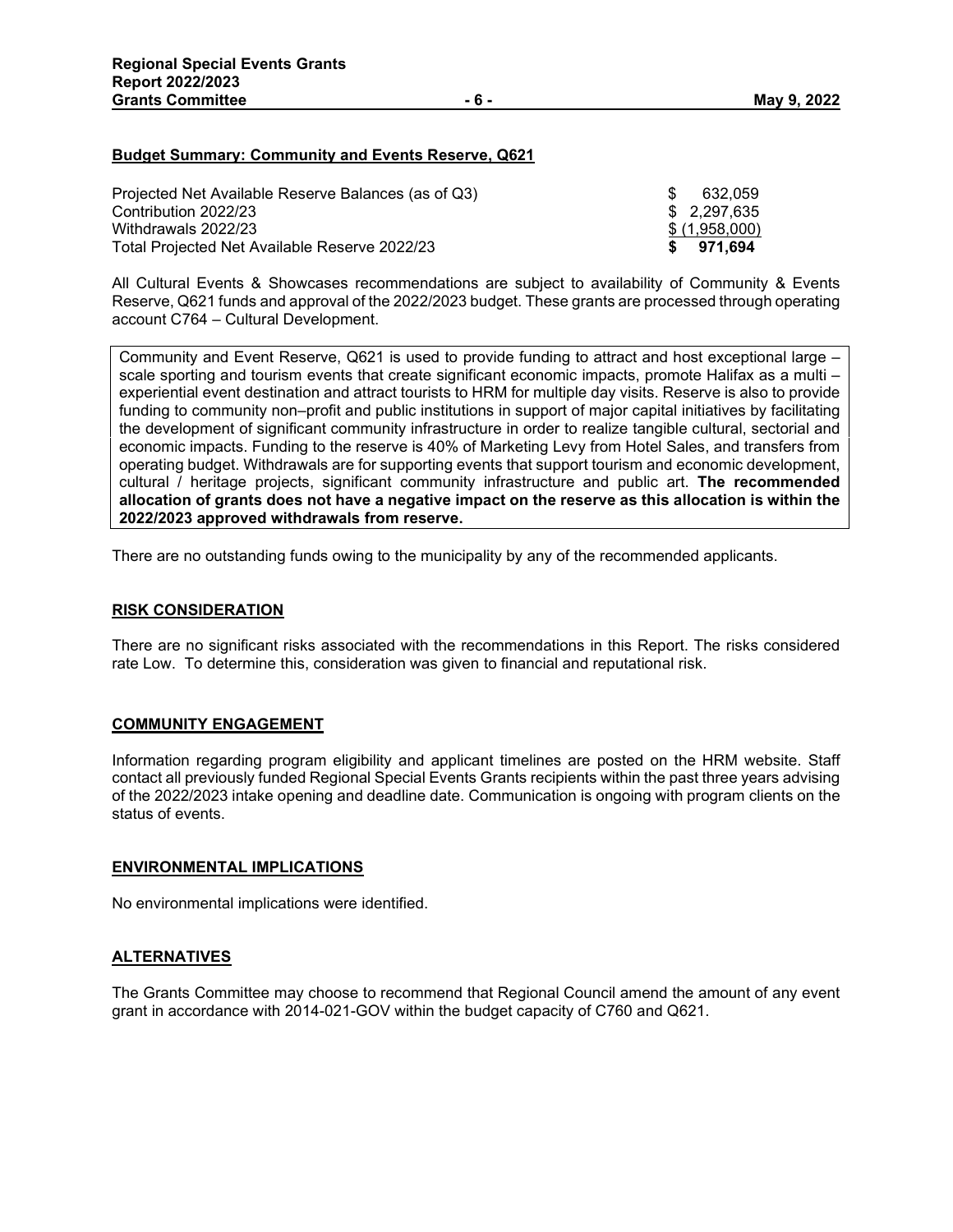# **ATTACHMENTS**

- Attachment 1: Summary of 2022 Annual Funding Recommendations for Community Celebrations and Significant Anniversaries
- Attachment 2: Summary of Multi-Year Funding Recommendations for Established Community Festivals and Cultural Events & Showcases
- Attachment 3: 2022 Regional Special Events Applicants Event Information

A copy of this report can be obtained online at halifax.ca or by contacting the Office of the Municipal Clerk at 902.490.4210.

Report Prepared by: Shari Dillman, Event Grant Administrator, 902.497.3729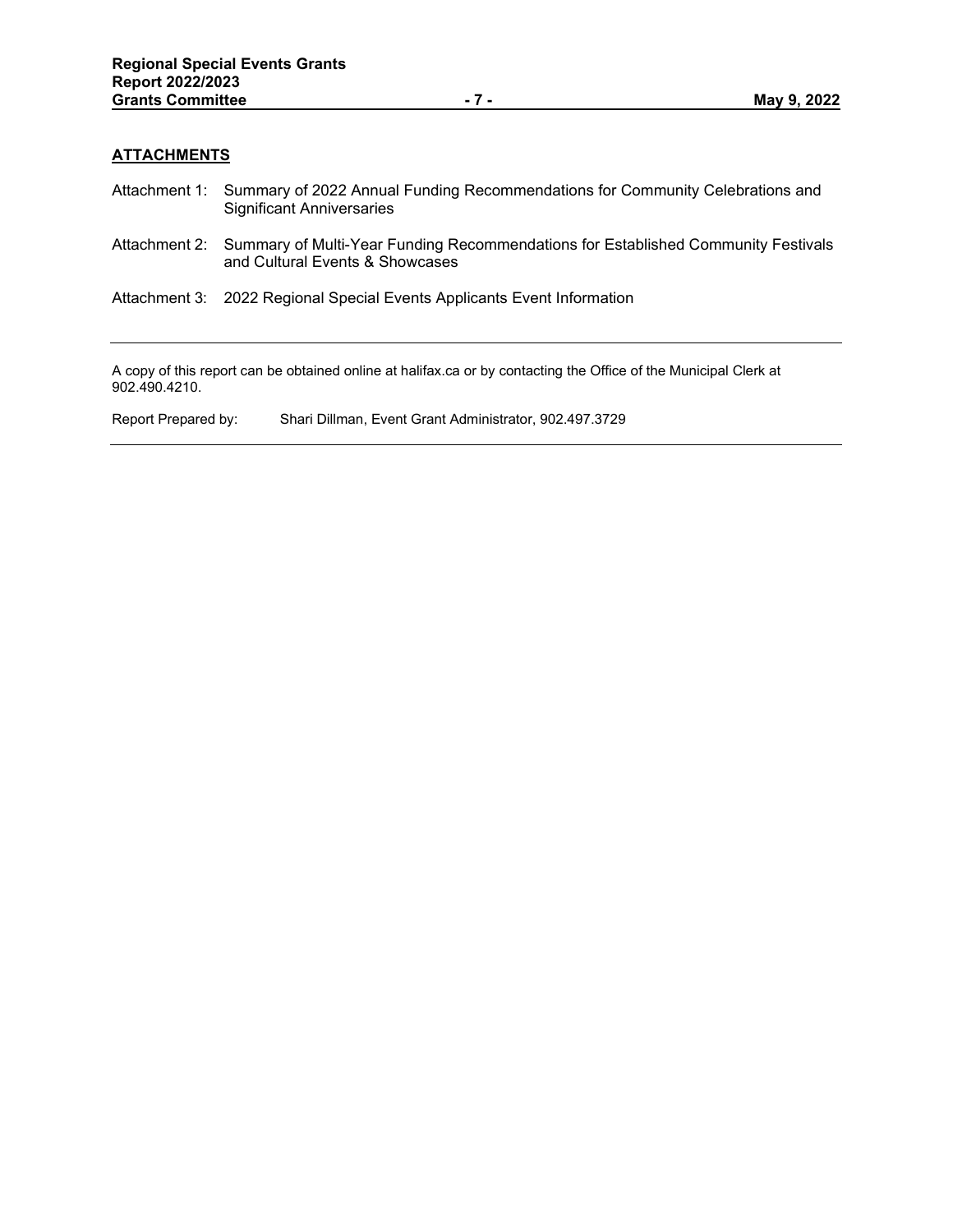# **Attachment 1**

# **Summary of 2022/2023 Funding Recommendations**

# **Community Celebrations and Significant Anniversaries**

| <b>Community Celebrations</b>              | 2021/2022<br>Grant | 2022/2023<br><b>Requested</b> | 2022/2023<br><b>Proposed</b> |
|--------------------------------------------|--------------------|-------------------------------|------------------------------|
| Agricola Street Holiday Market             | \$1,000            | \$1,000                       | \$1,000                      |
| Artisans of the Eastern Shore: Show & Sale | n/a                | \$1,000                       | \$<br>500                    |
| <b>Children's Christmas Event</b>          | n/a                | 300<br>\$                     | 300<br>\$                    |
| <b>Eid Celebration</b>                     | n/a                | \$4,000                       | 750<br>\$.                   |
| Fall Family Day                            | n/a                | \$<br>300                     | \$<br>300                    |
| <b>Funny Pages Festival</b>                | n/a                | \$1,000                       | \$1,000                      |
| Lake Echo Community Boil and Blast*        | \$1,000            | \$4,000                       | \$1,000                      |
| National AccessAbility Week Fun Fair       | n/a                | \$1,000                       | \$1,000                      |
| North by Night Market**                    | \$1,000            | \$1,000                       | \$1,000                      |
| Total 2022/2023 Community Celebrations     | \$3,000            | \$13,600                      | \$6,850                      |

\*Previously funded Established Community Festival. Event does not meet budget minimum of \$10,000. Redirected to Community Celebrations.

\*\*2020/2021 Community Celebration Grant

| Significant Anniversary Events (25 <sup>th</sup> , 50 <sup>th</sup> , 75 <sup>th</sup> etc.) | 2021/2022<br>Grant | 2022/2023<br><b>Requested</b> | 2022/2023<br><b>Proposed</b> |
|----------------------------------------------------------------------------------------------|--------------------|-------------------------------|------------------------------|
| $n/a^*$                                                                                      | n/a                | \$0                           | \$0                          |
| <b>Total 2022/2023 Significant Anniversary Events</b>                                        | n/a                | \$0                           | \$0                          |

\*No Significant Anniversary event applications received.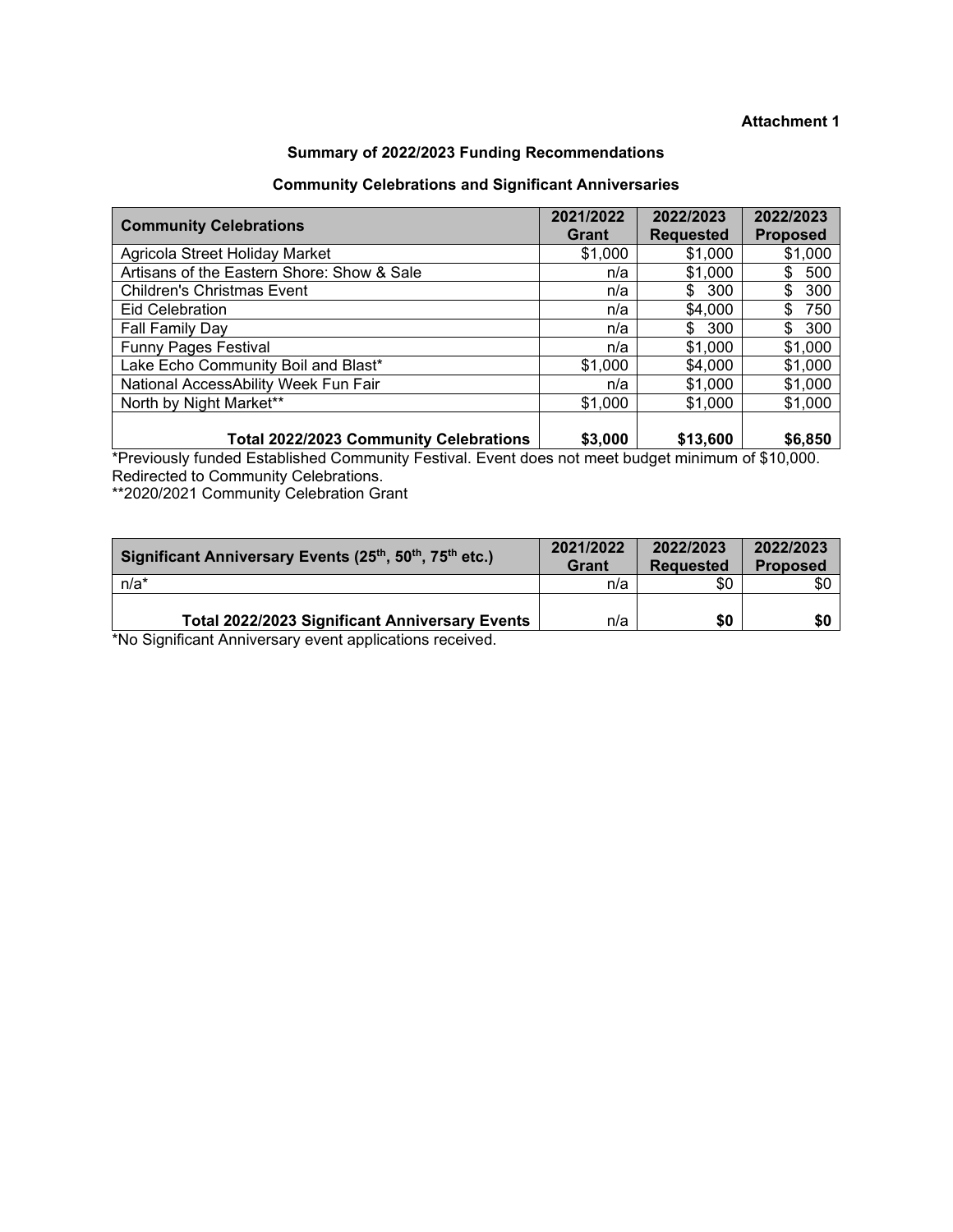**Attachment 2**

# **Summary of Multi-Year Funding Recommendations**

# **Established Community Festivals and Cultural Events & Showcases**

| <b>Established Community Festivals</b>                                     | 2021/2022<br>Grant   | 2022/2023<br><b>Requested</b> | 2022/2023<br><b>Proposed</b> | 2023/2024<br><b>Proposed</b> | 2024/2025<br><b>Proposed</b> |
|----------------------------------------------------------------------------|----------------------|-------------------------------|------------------------------|------------------------------|------------------------------|
| Afrifest                                                                   | \$3,500              | \$7,500                       | \$5,000                      | \$5,000                      | \$5,000                      |
| Animation Festival of Halifax                                              | \$1,000              | \$4,000                       | \$2,500                      | \$2,500                      | \$2,500                      |
| Atlantic Jewish Film Festival*                                             | \$3,000              | \$25,000                      | \$8,000                      | \$8,000                      | \$8,000                      |
| <b>Black History Month Cultural Activities</b>                             | n/a                  | \$5,000                       | \$5,000                      | \$5,000                      | \$5,000                      |
| <b>Bluenose Ability Arts &amp; Film Festival</b>                           | \$2,500              | \$25,000                      | \$3,000                      | \$3,000                      | \$3,000                      |
| Canada Day in Beaver Bank                                                  | $$4,500**$           | \$5,000                       | \$5,000                      | \$5,000                      | \$5,000                      |
| Caribbean Diaspora Multicultural Celebration                               | \$1,500              | \$15,000                      | \$3,000                      | \$3,000                      | \$3,000                      |
| <b>Christkindlmarket Festival</b>                                          | \$<br>250            | \$2,000                       | \$2,000                      | \$2,000                      | \$2,000                      |
|                                                                            | n/a                  | \$4,000                       | \$2,000                      | \$2,000                      | \$2,000                      |
| <b>Community Dance</b>                                                     |                      |                               |                              | \$1,500                      |                              |
| <b>Community Field Day</b>                                                 | n/a                  | \$7,500                       | \$1,500                      |                              | \$1,500                      |
| Diwali Carnival - Festival of Lights<br>Downtown Dartmouth Ice Festival*** | 2,500<br>\$<br>\$    | \$10,000                      | \$4,500                      | \$4,500<br>\$25,000          | \$4,500                      |
| <b>East Coast Kite Festival</b>                                            | 7,500<br>\$<br>1,000 | \$25,000                      | \$25,000                     | \$2,500                      | \$25,000                     |
| Eastern Passage Cow Bay Summer Carnival                                    |                      | \$15,000                      | \$2,500                      |                              | \$2,500                      |
| <b>Emerging Lens Cultural Film Festival</b>                                | \$6,500<br>\$2,000   | \$10,000<br>\$6,000           | \$7,000<br>\$4,000           | \$7,000<br>\$4,000           | \$7,000<br>\$4,000           |
| Fire & Water Festival                                                      | \$<br>3,500          | \$10,000                      | \$5,000                      | \$5,000                      | \$5,000                      |
| Fisherman's Cove Pirate Festival****                                       | \$<br>6,500          | \$10,000                      | \$7,500                      | \$7,500                      | \$7,500                      |
| Gottingen Festival                                                         | \$<br>2,000          | \$10,000                      | \$3,000                      | \$3,000                      | \$3,000                      |
| <b>Great East Dartmouth Community BBQ</b>                                  | \$<br>1,000          | \$1,000                       | \$1,000                      | \$1,000                      | \$1,000                      |
| <b>Halifax County Exhibition</b>                                           | \$25,000             | \$25,000                      | \$25,000                     | \$25,000                     | \$25,000                     |
| <b>India Fest</b>                                                          | 4,000**<br>\$        | \$7,500                       | \$5,000                      | \$5,000                      | \$5,000                      |
| Keloose Community Celebration                                              | \$4,500              | \$5,000                       | \$5,000                      | \$5,000                      | \$5,000                      |
| Light Up Bedford Parade                                                    | \$5,000              | \$5,500                       | \$5,500                      | \$5,500                      | \$5,500                      |
| <b>Mother Goose Festival</b>                                               | \$2,000              | \$5,000                       | \$2,500                      | \$2,500                      | \$2,500                      |
| Navratri - Dandiya Garba Nights                                            | n/a                  | \$10,000                      | \$2,500                      | \$2,500                      | \$2,500                      |
| North Preston Days                                                         | \$6,000              | \$10,000                      | \$6,000                      | \$6,000                      | \$6,000                      |
| Northern Lights Lantern Festival                                           | $$4,000**$           | \$5,000                       | \$4,000                      | \$4,000                      | \$4,000                      |
| Open Streets HFX                                                           | \$12,000             | \$25,000                      | \$12,000                     | \$12,000                     | \$12,000                     |
| Peggy's Cove Area Festival of the Arts*                                    | \$3,500              | \$3,500                       | \$3,500                      | \$3,500                      | \$3,500                      |
| Re-Jigged Festival                                                         | \$<br>1,000          | \$5,500                       | \$1,500                      | \$1,500                      | \$1,500                      |
| Sackville Christmas Tree Lighting                                          | \$1,000              | \$2,000                       | $\overline{5}$ 1,000         | $\overline{5}$ 1,000         | $\frac{1}{5}$ 1,000          |
| Sackville Snow Days                                                        | 1,000<br>\$          | \$2,000                       | \$1,000                      | \$1,000                      | \$1,000                      |
| School Farm Day                                                            | \$<br>525            | \$<br>525                     | 525<br>\$                    | 525<br>\$                    | 525<br>\$                    |
| Spryfield Days Festival                                                    | \$<br>750            | \$3,500                       | \$2,500                      | \$2,500                      | \$2,500                      |
| Spryfield Santa Claus Parade                                               | \$3,500              | \$3,500                       | \$3,500                      | \$3,500                      | \$3,500                      |
| St. Patrick's Day Parade                                                   | \$<br>750            | \$1,500                       | \$1,000                      | \$1,000                      | \$1,000                      |
| <b>Trunk 7 Music Festival</b>                                              | \$3,200              | \$4,500                       | \$3,500                      | \$3,500                      | \$3,500                      |
| <b>Waverley Gold Rush Days</b>                                             | $$4,000**$           | \$4,000                       | \$4,000                      | \$4,000                      | \$4,000                      |
| <b>TOTAL Established Community Festivals</b>                               | \$130,475            | \$325,525                     | \$186,025                    | \$186,025                    | \$186,025                    |

\*Previously funded in Cultural Events & Showcases. Currently does not meet minimum \$50,000 budget.

\*\*2019/2020 grant

\*\*\*Previously funded in New (Emerging) Marketing Levy funding program.

\*\*\*Formerly named Tallassee Days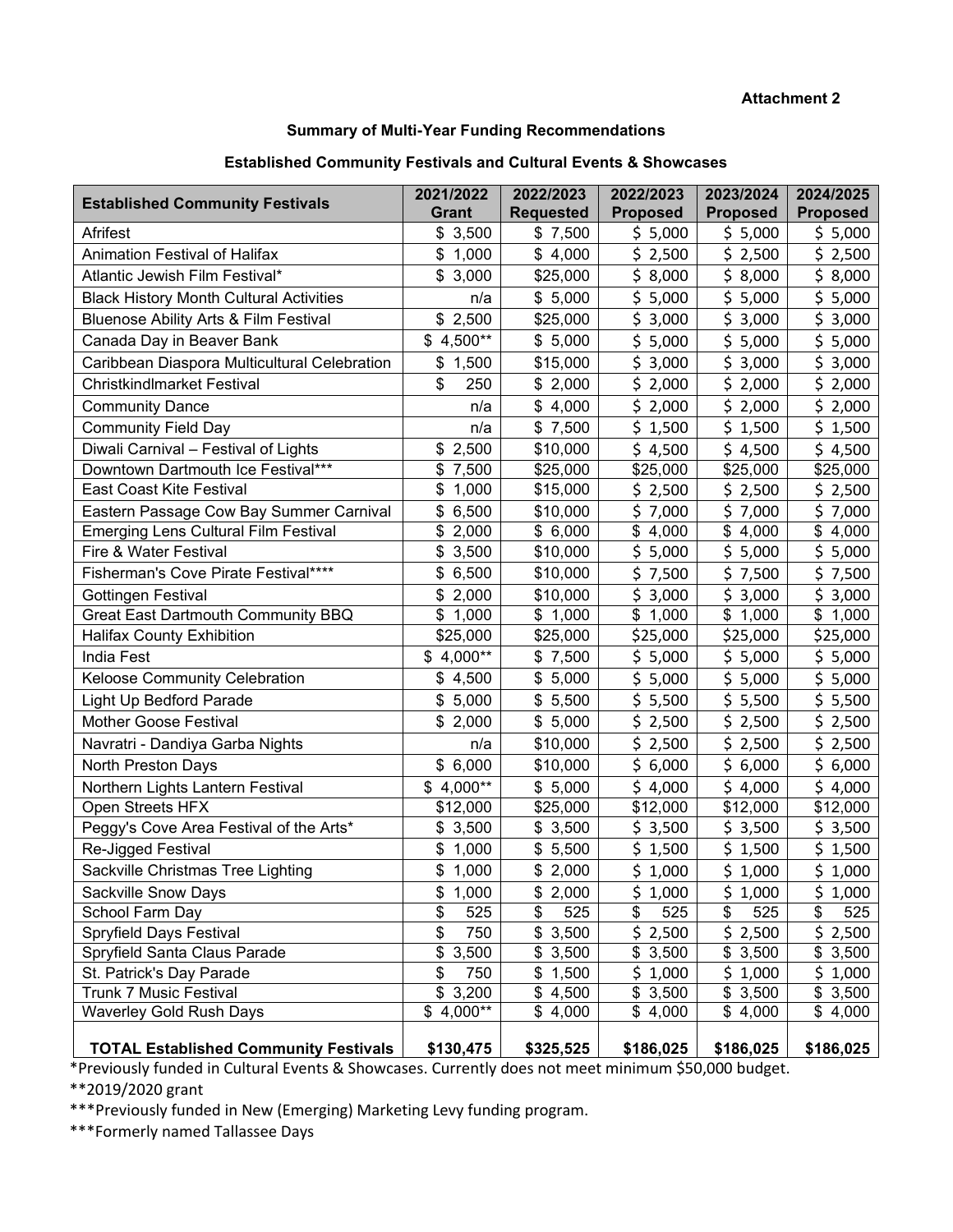| <b>Cultural Showcases &amp; Events</b>       | 2021/2022   | 2022/2023        | 2022/2023       | 2023/2024       | 2024/2025       |
|----------------------------------------------|-------------|------------------|-----------------|-----------------|-----------------|
|                                              | Grant       | <b>Requested</b> | <b>Proposed</b> | <b>Proposed</b> | <b>Proposed</b> |
| Tier 1                                       |             |                  |                 |                 |                 |
| <b>AfterWords Literary Festival</b>          | \$3,000     | \$45,000         | \$5,000         | \$5,000         | \$5,000         |
| Atlantic Canadian Irish Dance Championships  | n/a         | \$20,000         | \$5,000         | \$5,000         | \$5,000         |
| <b>EVERYSEEKER Festival (formerly OBEY)</b>  | \$6,000     | \$7,000          | \$6,000         | \$6,000         | \$6,000         |
| FrancoFest                                   | \$<br>4,000 | \$8,000          | \$5,000         | \$5,000         | \$5,000         |
| Halifax Independent Filmmakers Festival      | \$3,000     | \$20,000         | \$3,000         | \$3,000         | \$3,000         |
| Mayworks Halifax Festival                    | \$3,000     | \$12,000         | \$4,000         | \$4,000         | \$4,000         |
| <b>Stages Theatre Festival</b>               | \$3,500     | \$22,000         | \$5,000         | \$5,000         | \$5,000         |
| Tier 2                                       |             |                  |                 |                 |                 |
| <b>Halifax Fringe Festival</b>               | \$17,000    | \$22,000         | \$19,000        | \$19,000        | \$19,000        |
| <b>Halifax Pride Festival</b>                | \$34,000    | \$40,000         | \$38,000        | \$38,000        | \$38,000        |
| Nocturne: Art at Festival                    | \$45,000    | \$60,000         | \$45,000        | \$45,000        | \$45,000        |
| Nova Multifest                               | \$10,000    | \$50,000         | \$10,000        | \$10,000        | \$10,000        |
| <b>Prismatic Arts Festival</b>               | \$30,000    | \$45,000         | \$30,000        | \$30,000        | \$30,000        |
| Scotia Festival of Music                     | \$25,000    | \$25,000         | \$25,000        | \$25,000        | \$25,000        |
|                                              |             |                  |                 |                 |                 |
| <b>Total Cultural Events &amp; Showcases</b> | \$183,500   | \$376,000        | \$200,000       | \$200,000       | \$200,000       |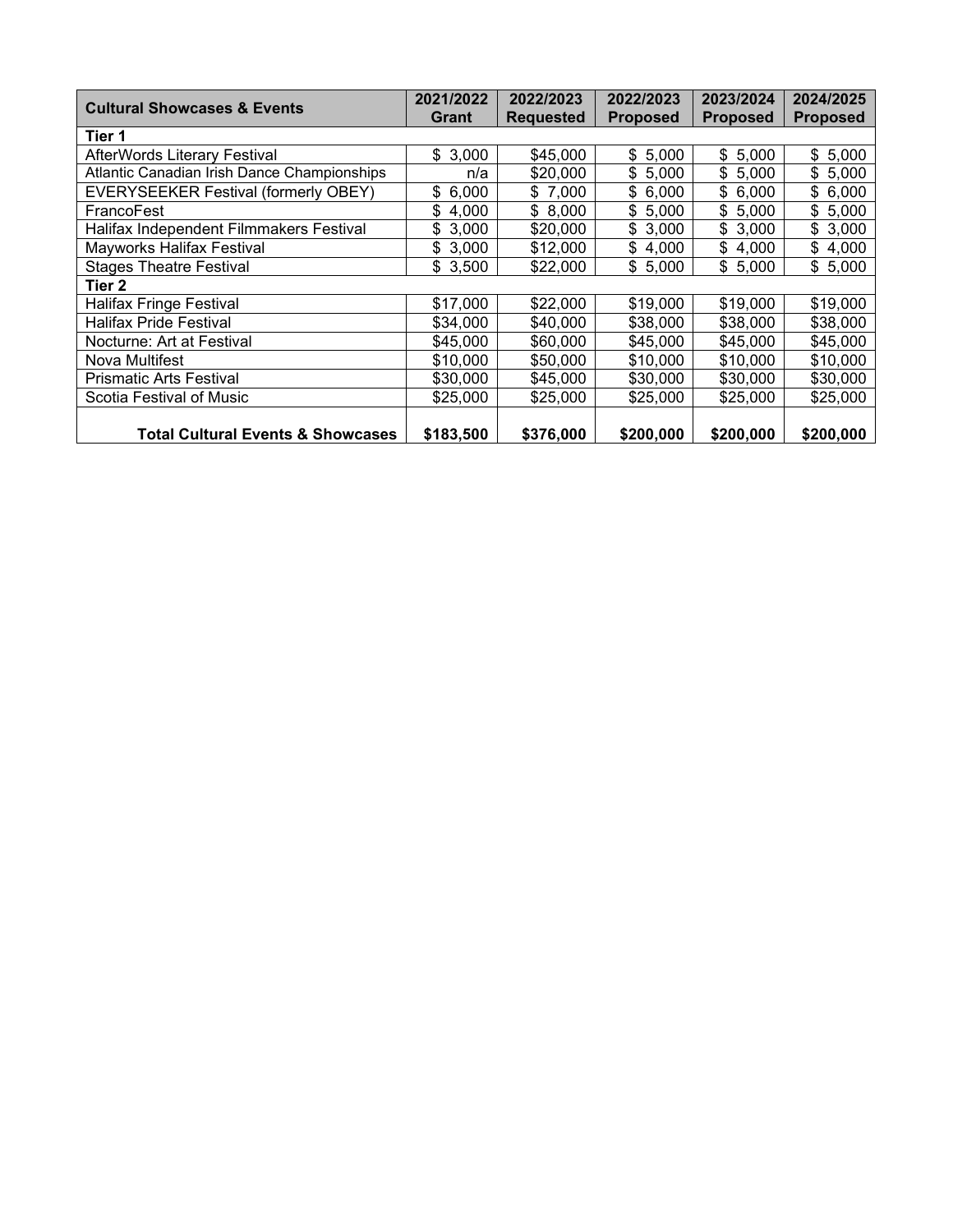#### **2022 Regional Special Events Applicants Event Information**

#### **COMMUNITY CELEBRATION EVENTS**

| Event:                  | <b>AGRICOLA STREET HOLIDAY MARKET</b> |
|-------------------------|---------------------------------------|
| Organization:           | North End Business Association        |
| Date:                   | November 12, 2022                     |
| Location:               | 2537 Agricola Street                  |
| Attendance:             | 4.000                                 |
| <b>Past Grant:</b>      | \$1,000                               |
| Budget:                 | \$8,650                               |
| <b>Grant Requested:</b> | \$1,000                               |
|                         | .                                     |

**Program description**: This one-day event celebrates the change of season and the upcoming holidays in a German-style winter market. The purpose is to attract people to the North End, support and engage the local businesses and to provide a community building experience. In past years, businesses have hosted in store specials, passed out hot chocolate and cider, organized family activities along the street and fundraised for local not-for-profits and charities. This event provides local food makers, artisans and crafts people with a holiday street-market venue to sell their goods. The event also showcases and supports local musicians and artists.

| Event:                  | <b>ARTISANS OF THE EASTERN SHORE: SHOW &amp; SALE</b> |
|-------------------------|-------------------------------------------------------|
| Organization:           | Artisans of the Eastern Shore Association             |
| Date:                   | August 14, 2022                                       |
| Location:               | Lions Centre, Sheet Harbour                           |
| Attendance:             | 300                                                   |
| <b>Past Grant:</b>      | n/a                                                   |
| <b>Budget:</b>          | \$1,875                                               |
| <b>Grant Requested:</b> | \$1,000                                               |

**Program description**: Artisans of the Eastern Shore is a group that was formed from a desire to celebrate, foster and promote the artistic talent from the diverse artists and crafters living on the Eastern Shore of Nova Scotia. The Show & Sale includes an exhibition with 14 Artists from an array of disciplines, 18 Artisan Vendors, Youth Performers, a Silent Auction, and art demos by 10 artists showcasing rug-hooking, woodworking/carving, pottery on the wheel, mosaic and jewelry making. Food is available at a modest cost which is prepared and served by a community group.

| Event:                  | <b>CHILDREN'S CHRISTMAS EVENT</b>                |
|-------------------------|--------------------------------------------------|
| Organization:           | <b>Meaghers Grant Volunteer Fire Association</b> |
| Date:                   | December 3, 2022                                 |
| Location:               | 4413 HWY 357, Meaghers Grant                     |
| <b>Attendance:</b>      | 60                                               |
| <b>Past Grant:</b>      | n/a                                              |
| Budget:                 | \$600                                            |
| <b>Grant Requested:</b> | \$300                                            |
|                         |                                                  |

**Program description**: The Children's Christmas Event is held at the Meagher's Grant Hall and includes a Bazaar where the children can purchase small gifts for their family members and have them wrapped by the volunteer staff. Light snacks and beverages are also provided for all attendees.

| Event:             | <b>EID CELEBRATION</b>                           |
|--------------------|--------------------------------------------------|
| Organization:      | Alnaas Community & Youth Development Association |
| Date:              | July 9, 2022                                     |
| Location:          | <b>Africville Park</b>                           |
| Attendance:        | 150                                              |
| <b>Past Grant:</b> | n/a                                              |
| <b>Budget:</b>     | \$6,655                                          |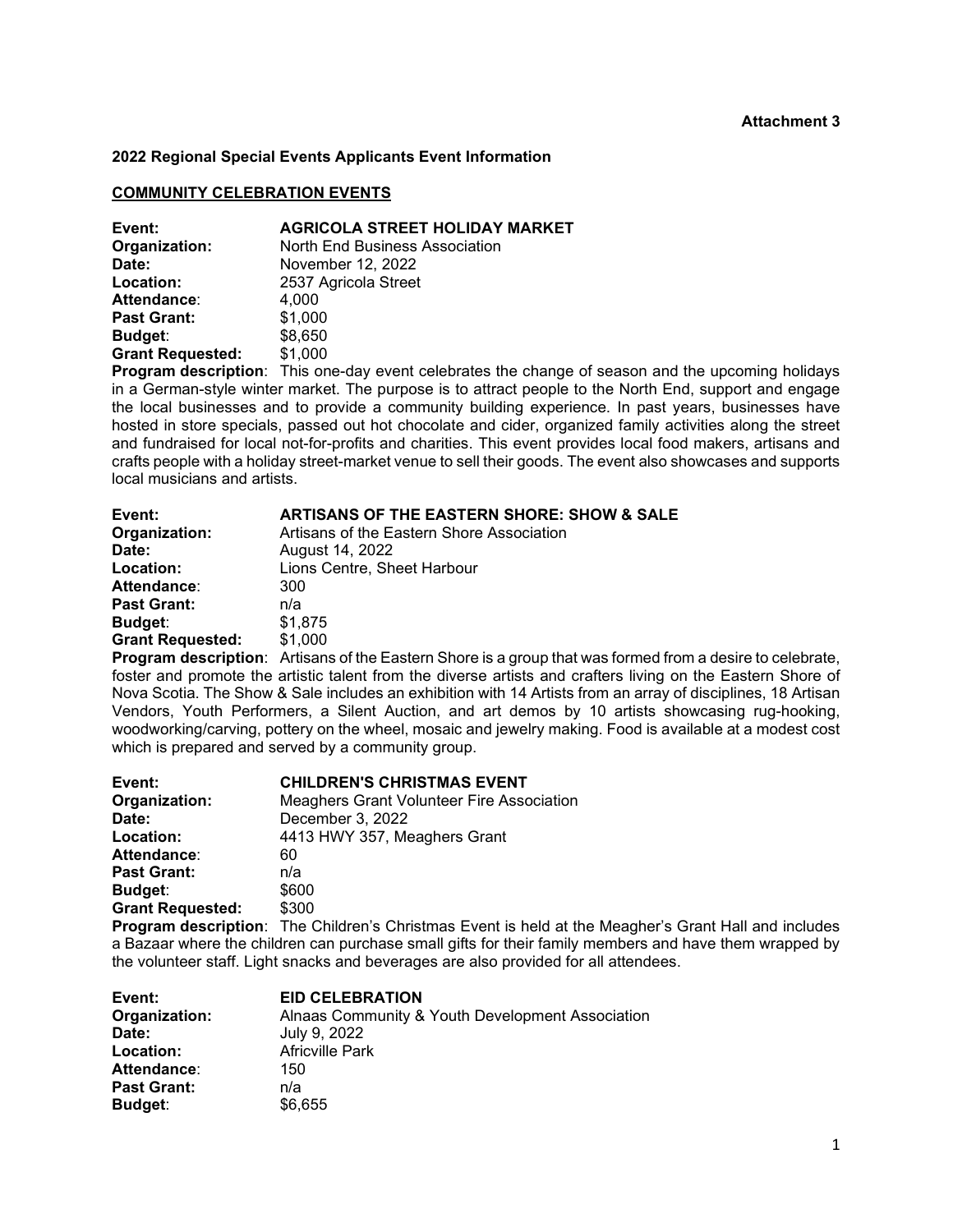## **Grant Requested:** \$4,000

**Program description**: Eid translates to "festival" or "feast" in Arabic and marks the end of a fast or fasting period in Islam. Alnaas Community & Youth Development Association plan to celebrate Eid for the newcomer and immigrant families to Nova Scotia. During this event, there will be a BBQ, henna design and face painting, bouncy castle, gift toys for kids, cultural games and competitions.

| Event:                  | <b>FALL FAMILY DAY</b>                    |
|-------------------------|-------------------------------------------|
| Organization:           | Meaghers Grant Volunteer Fire Association |
| Date:                   | October 15, 2022                          |
| Location:               | Meaghers Grant                            |
| Attendance:             | 60                                        |
| <b>Past Grant:</b>      | n/a                                       |
| Budget:                 | \$3,600                                   |
| <b>Grant Requested:</b> | \$300                                     |
|                         |                                           |

**Program description**: This Fall Family Event Day will be based on a scavenger hunt to take place in the area of the Meaghers Grant Ball Field, followed by a meal at the Meaghers Grant Hall where prizes will be awarded to participants.

| Event:                  | <b>FUNNY PAGES FESTIVAL</b>              |
|-------------------------|------------------------------------------|
| Organization:           | <b>Funny Pages Festival Organization</b> |
| Date:                   | April 29-20, 2022                        |
| Location:               | <b>Halifax Central Library</b>           |
| Attendance:             | 600                                      |
| <b>Past Grant:</b>      | n/a                                      |
| <b>Budget:</b>          | \$10,800                                 |
| <b>Grant Requested:</b> | \$1,000                                  |
|                         |                                          |

**Program description**: Not every kid loves to read but every kid loves to laugh. Humour is an excellent gateway to literacy. Funny Pages Festival anticipates between 600-800 students ranging from Grades Five through Eight to participate in-person, while 1,000 plus students may watch the presentations virtually. Some of Canada's funniest authors and illustrators will entertain with a day of presentation, writing workshops and creative programming aimed at preschool children and kids from all cultures and backgrounds.

| <b>LAKE ECHO COMMUNITY BOIL AND BLAST</b> |
|-------------------------------------------|
| Lake Echo & Area Lions Club               |
| October 22, 2022                          |
| Lake Echo Community Centre                |
| 750                                       |
| \$1,000                                   |
| \$5,000                                   |
| \$4,000                                   |
|                                           |

**Program description**: This is a free community daytime and evening event comprising of food and refreshments for children and adults, and evening fireworks. There will be a large variety of children's games including a bouncy castle, and prizes for participants.

| NATIONAL ACCESSABILITY WEEK FUN FAIR |
|--------------------------------------|
| The Club Inclusion                   |
| June 4, 2022                         |
| Club Halifax, 2652 Joseph Howe Drive |
| 100                                  |
| n/a                                  |
| \$5,300                              |
| \$1,000                              |
|                                      |

**Program description**: National Accessibility takes place every year starting the last Sunday in May. Members of Club Inclusion will work together to plan, organize, and run a National Accessibility Fun Fair that will take place June 4, 2022 as a chance to promote accessibility and inclusion in the community, and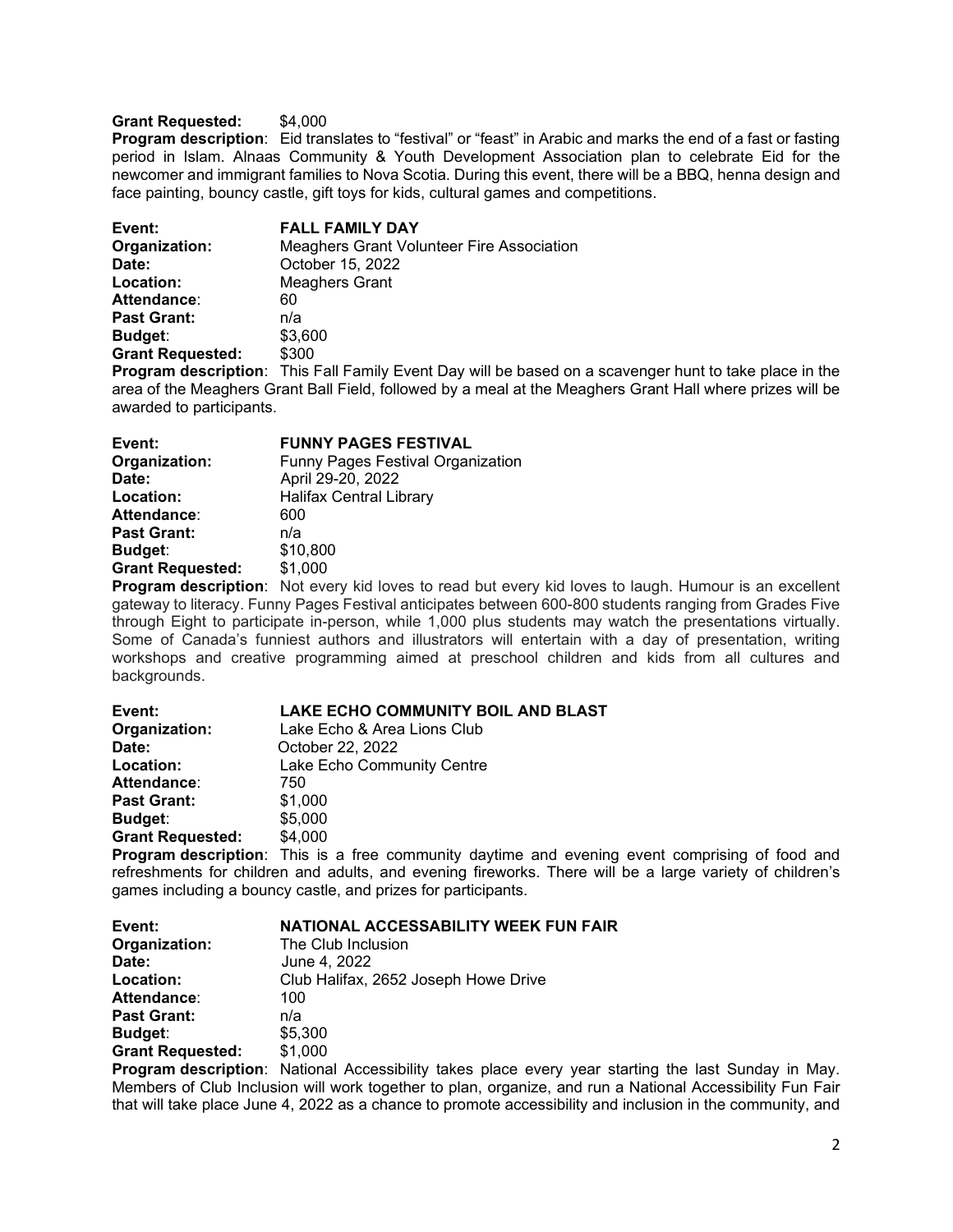celebrate the contribution of Canadians with disabilities. The National Accessibility Fun Fair will spotlight the abilities of Canadians with disabilities by providing paid employment and volunteer opportunities to individuals with disabilities. This event has 25+ volunteers who deliver a total of 250 volunteer hours.

| Event:<br>Organization: | <b>NORTH BY NIGHT MARKET</b><br>North End Business Association |
|-------------------------|----------------------------------------------------------------|
| Date:<br>Location:      | August 12 & September 12, 2022<br>2131 Gottingen St.           |
| Attendance:             | 6000                                                           |
| <b>Past Grant:</b>      | \$1,000                                                        |
| Budget:                 | \$6,400                                                        |
| <b>Grant Requested:</b> | \$1,000                                                        |

**Program description**: North By Night Market is a recurring event which takes place on Gottingen Street that celebrates the diverse and eclectic culture of the North End and Gottingen area. The purpose is to attract people to the North End, support and engage local businesses and their goods, and showcases and supports local musicians and artists. This event includes a food and crafters market with vendors selling a range of goods from foods, crafts, jewelry, ethnic foods, food trucks and preserves. North By Night Market also has live music featuring local DJ's and jazz ensembles, as well as visual artists and performances.

# **ESTABLISHED COMMUNITY FESTIVALS EVENTS**

| Event:                  | <b>AFRIFEST</b>                                   |
|-------------------------|---------------------------------------------------|
| Organization:           | Africa Festival of Arts & Culture Society (AFACS) |
| Date:                   | July 22-24, 2022                                  |
| Location:               | Sackville Landing, Lower Water Street, Halifax    |
| Attendance:             | 3.622                                             |
| <b>Past Grant:</b>      | \$3,500                                           |
| Budget:                 | \$106,500                                         |
| <b>Grant Requested:</b> | \$7,500                                           |

**Program description**: AFRIFEST showcases the culture, visual and performing arts of people of African descent. Artists will include diasporas from Nigeria, Ghana, Sudan, Gambia, Zambia, Togo, Congo, Burkina Faso, Ivory Coast, Guinea, Caribbean and African Nova Scotian Community. Artistic work will include visual arts, drumming, jazz, hip-hop, gospel music, cultural dances, storytelling, food and lots more. The festival provides a creative environment for African Canadian artists to come together to perform; share and showcase their various talents. It also serves as a forum for welcoming and integrating new Canadians into the social and cultural life of Nova Scotia.

| Event:                  | <b>ANIMATION FESTIVAL OF HALIFAX</b>                                        |
|-------------------------|-----------------------------------------------------------------------------|
| Organization:           | Carbon Arc Cinema Co-op Ltd.                                                |
| Date:                   | May 5-7, 2022                                                               |
| Location:               | Light House Arts Centre, Halifax Central Library, Wonder'neath Arts Society |
| Attendance:             | 1.042                                                                       |
| <b>Past Grant:</b>      | \$1,000                                                                     |
| Budget:                 | \$71.725                                                                    |
| <b>Grant Requested:</b> | \$4.000                                                                     |
|                         |                                                                             |

**Program description**: The Animation Festival of Halifax is an annual project of Carbon Arc Cinema embracing all forms of animation with a particular focus on Canadian short experimental animation. Besides screening animated work, the festival features artist talks, panel discussions, retrospectives, workshops, social events, commissions of new work with presentations by the artists, and special guests. Chris Landreth will present and talk about his ground-breaking films which push the limits of digital animation as an art form. The festival hopes to spark an interest in animation as an art form and as a means of selfexpression and empowerment.

| Event:        | <b>ATLANTIC JEWISH FILM FESTIVAL</b> |
|---------------|--------------------------------------|
| Organization: | Atlantic Jewish Council              |
| Date:         | November 18-21, 2022                 |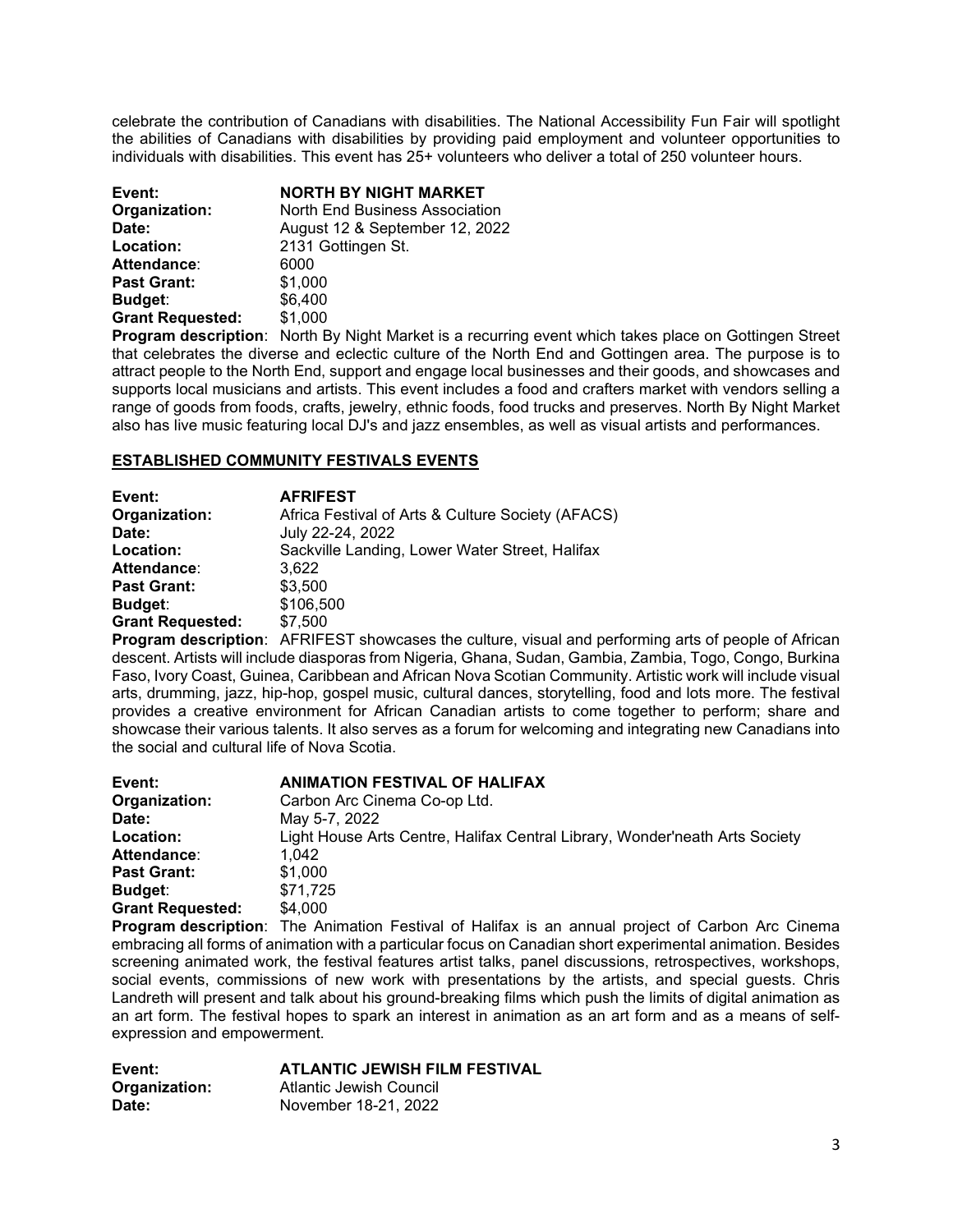| Location:               | <b>Halifax Theatres and virtual</b> |
|-------------------------|-------------------------------------|
| Attendance:             | 764                                 |
| <b>Past Grant:</b>      | n/a                                 |
| Budget:                 | \$38,700                            |
| <b>Grant Requested:</b> | \$25,000                            |
|                         |                                     |

**Program description**: The 8<sup>th</sup> annual Atlantic Jewish Film Festival is known and respected for its choice of international films celebrating Jewish culture, heritage and themes. Haligonians would otherwise not have the chance to see these award-winning films. The festival is devoted to introducing engaging and inventive films from unique and visionary filmmakers. Every major city in Canada and most large ones in the U.S., Europe, and South America host Jewish film festivals and for the past 7 years Halifax has joined them in sharing Jewish culture through film, food and stimulating discussion.

| Event:                  | <b>BLACK HISTORY MONTH CULTURAL ACTIVITIES</b> |
|-------------------------|------------------------------------------------|
| Organization:           | Africa Festival of Arts & Culture Society      |
| Date:                   | February 9-12, 2022                            |
| Location:               | Various locations within Halifax               |
| Attendance:             | 3.586                                          |
| <b>Past Grant:</b>      | n/a                                            |
| Budget:                 | \$32,600                                       |
| <b>Grant Requested:</b> | \$5,000                                        |

**Program description**: The month of February is Black History Month. The Africa Festival of Arts and Culture Society (AFACS) recognizes the need for this vital celebration; hence, developed initiatives that promote and recognize the participation and contributions of African Descent to the development of Canada, Nova Scotia, and Halifax Regional Municipality. AFACS Black History Month activities aim to celebrate inclusion, our cultural heritage, highlighting critical historical events associated with African Descent. The activities include a tour of local schools by African Canadian artists to promote inclusion, cultural diversity, and anti-racism.

| Event:                  | <b>BLUENOSE ABILITY ARTS &amp; FILM FESTIVAL</b> |
|-------------------------|--------------------------------------------------|
| Organization:           | <b>Bluenose Ability Arts &amp; Film Festival</b> |
| Date:                   | May 29 - June 4, 2022                            |
| Location:               | Virtual and In-person throughout HRM             |
| Attendance:             | 1.667                                            |
| <b>Past Grant:</b>      | \$2,500                                          |
| <b>Budget:</b>          | \$258,000                                        |
| <b>Grant Requested:</b> | \$25,000                                         |
|                         | .                                                |

**Program description**: The annual week-long festival of events is the largest accessibility-focused festival and support network in HRM, the Bluenose Ability Arts & Film Festival have a unique responsibility and opportunity to highlight artists with disabilities, who traditionally face significant barriers to success in the arts. Programming inspires, enlightens and delights as it increases awareness of the lived experience of people living with disabilities, promoting equity, diversity and inclusion across the community.

| Event:                  | <b>CANADA DAY IN BEAVERBANK</b>       |
|-------------------------|---------------------------------------|
| Organization:           | Beaver Bank Kinsac Community Centre   |
| Date:                   | July 1, 2022                          |
| Location:               | 8 Kinsac Road / 1701 Beaver Bank Road |
| Attendance:             | 2,563                                 |
| <b>Past Grant:</b>      | \$4,500                               |
| Budget:                 | \$12,370                              |
| <b>Grant Requested:</b> | \$5,000                               |

**Program description**: All events are free and are open to community members to come and celebrate Canada and all of our diverse culture. The event encourages all residents to participate, contribute their different diversities to the event, and spread the message of what the country and community means to them. The celebration activities will include: a pancake breakfast, flag raising ceremony, bouncy castles, face painting, games, fireworks and more.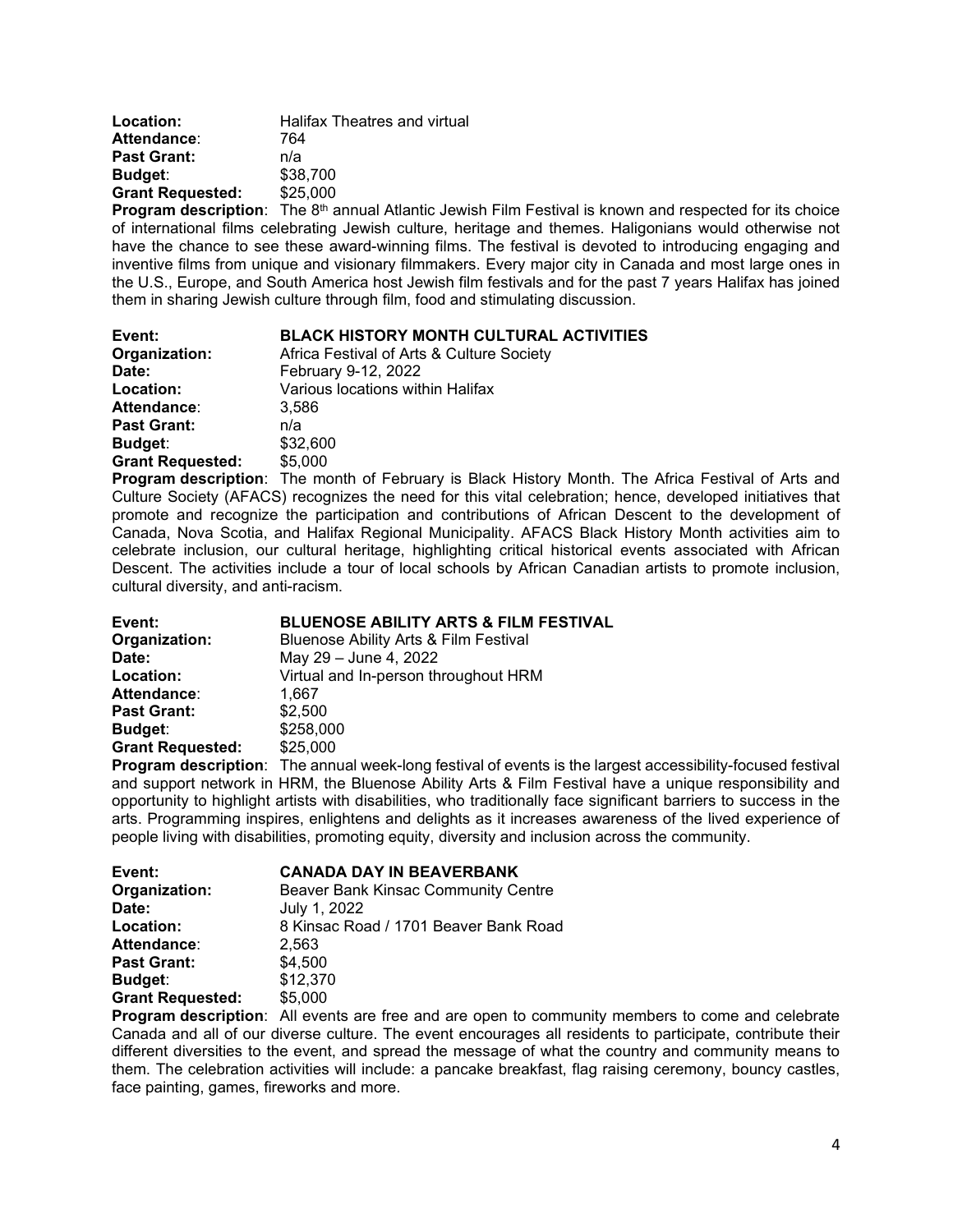| Event:                  | <b>CARIBBEAN DIASPORA MULTICULTURAL CELEBRATION</b>  |
|-------------------------|------------------------------------------------------|
| Organization:           | Jamaican Cultural Association of Nova Scotia (JCANS) |
| Date:                   | August 1, 2022                                       |
| Location:               | <b>Halifax South Commons</b>                         |
| Attendance:             | 2.054                                                |
| <b>Past Grant:</b>      | \$1,500                                              |
| Budget:                 | \$56,000                                             |
| <b>Grant Requested:</b> | \$15,000                                             |

**Program description**: The 9<sup>th</sup> Caribbean Diaspora Multicultural Celebration caters to families, children, teenagers, and adults of all ages providing a welcoming atmosphere of inclusivity and acceptance, intergenerational participation and cultural entertainment reflective of the Caribbean Culture, including music, singing, dancing, drumming drama, poetry, stage performers and food tents. The event also features an educational tent, an Art Show featuring local artists in collaboration with the Black Artist Network, and a science demonstration tent lead by IMHOTEP Legacy Program at DAL.

| Event:                  | <b>CHRISTKINDLMARKET</b>            |
|-------------------------|-------------------------------------|
| Organization:           | <b>Alderney Landing Association</b> |
| Date:                   | December 2-4, 2022                  |
| Location:               | Alderney Landing                    |
| <b>Attendance:</b>      | 12,215                              |
| <b>Past Grant:</b>      | \$250                               |
| Budget:                 | \$41,000                            |
| <b>Grant Requested:</b> | \$2,000                             |
|                         |                                     |

**Program description**: ChristkindlMarket is a traditional German Christmas Market featuring fresh food, artisan gifts, and craft vendors. Celebrations include live music from local bands and choirs, a carrousel ride, performances by local theatre groups, a traditional gluhwein bar, Christmas decorations, and appearances by Santa and his elves.

| Event:                  | <b>COMMUNITY DANCE</b>                |
|-------------------------|---------------------------------------|
| Organization:           | Ward5 Neighourhood Centre             |
| Date:                   | November 5, 2022                      |
| Location:               | TBD (generally held at Halifax Forum) |
| <b>Attendance:</b>      | 1,030                                 |
| <b>Past Grant:</b>      | n/a                                   |
| <b>Budget:</b>          | \$16,550                              |
| <b>Grant Requested:</b> | \$4,000                               |
|                         |                                       |

**Program description**: The North End Community Dance is held annually the Saturday before Remembrance Day for the past 17 years (prior to the pandemic). The dance is a low-cost activity for the community to enjoy in the off season of events and is run solely by volunteers and Ward5 staff. Community members enjoy live music and can meet and socialize in a positive environment.

| Event:                  | <b>COMMUNITY FIELD DAY</b>                   |
|-------------------------|----------------------------------------------|
| Organization:           | <b>Preston Area Community Access Society</b> |
| Date:                   | August 17, 2022                              |
| Location:               | <b>East Preston Receration Centre</b>        |
| Attendance:             | 325                                          |
| <b>Past Grant:</b>      | n/a                                          |
| <b>Budget:</b>          | \$11,150                                     |
| <b>Grant Requested:</b> | \$7,500                                      |

**Program description**: The Community Field Day encourages physical activities and healthy living by hosting a family friendly day of physical activity and games. Physical trainers will be on site to promote the importance of physical activity and answer any questions from participants.

| Event:        | <b>DIWALI CARNIVAL - FESTIVAL OF LIGHTS</b> |
|---------------|---------------------------------------------|
| Organization: | Indian Festivals Club of Nova Scotia        |
| Date:         | October 21-23, 2022                         |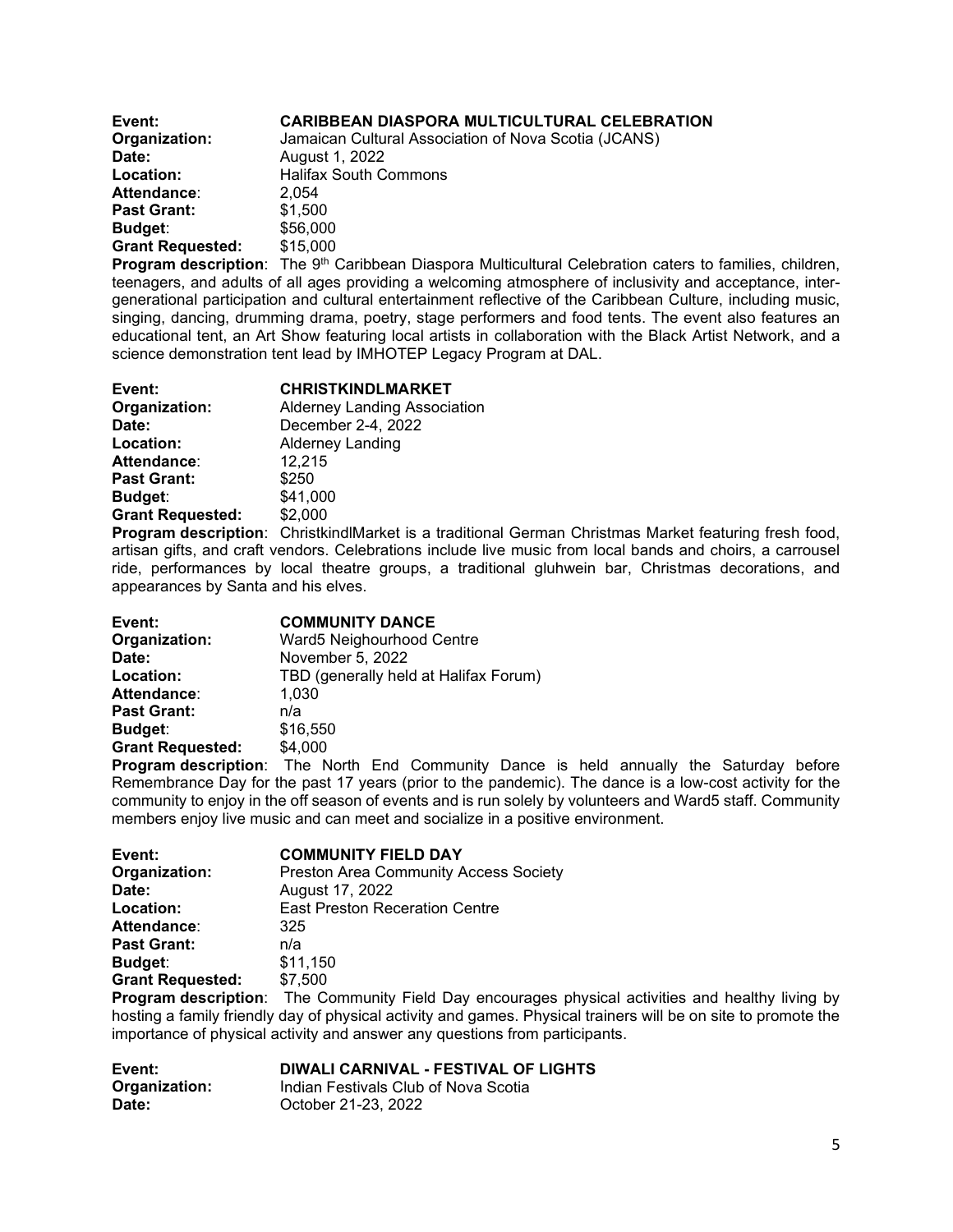| Location:               | <b>Halifax Forum</b> |
|-------------------------|----------------------|
| Attendance:             | 14.207               |
| <b>Past Grant:</b>      | \$2,500              |
| Budget:                 | \$95,964             |
| <b>Grant Requested:</b> | \$10,000             |
|                         |                      |

**Program description**: Diwali Carnival is a three-day weekend event that celebrates the Hindu festival of Diwali. Diwali signifies the presence of good over evil and light over darkness. Diwali is one of the biggest festivals in India but is also celebrated as a national holiday in Trinidad and Tobago, Myanmar, Nepal, Sri Lanka, Mauritius, Guyana, Suriname, Singapore, Malaysia and Fiji. The Carnival serves as a melting pot where individuals from different countries can share their Diwali traditions through dance, singing and acting. The Diwali Carnival comprises performances, food stalls and arts and craft booths. The creative minds behind the performances and crafts are local talents who were either born in Halifax or immigrated here and now consider Halifax their home. The food stalls are coordinated by local community organizations that provide a taste of authentic Indian food for festival goers.

| Event:                  | <b>DOWNTOWN DARTMOUTH ICE FESTIVAL</b> |
|-------------------------|----------------------------------------|
| Organization:           | Downtown Dartmouth Business Commission |
| Date:                   | January 26-29, 2023                    |
| Location:               | Portland Street, Dartmouth             |
| <b>Attendance:</b>      | 5.000                                  |
| <b>Past Grant:</b>      | \$7,500                                |
| <b>Budget:</b>          | \$80,000                               |
| <b>Grant Requested:</b> | \$25,000                               |

**Program description**: The Downtown Dartmouth Ice Festival is a winter event entering its fourth consecutive year which has grown every year. The festival closes down Portland Street from Alderney Drive through to Prince Albert Road and features entertainment stages, children's activities, food trucks and ice carvings from award winning ice carvers coming from Quebec, New Brunswick, and Nova Scotia.

| Event:                  | <b>EAST COAST KITE FESTIVAL</b>        |
|-------------------------|----------------------------------------|
| Organization:           | <b>Atlantic Kite Festivals Society</b> |
| Date:                   | July 23-24, 2022                       |
| Location:               | Garrison Grounds, Citadel Hill         |
| Attendance:             | 9,695                                  |
| <b>Past Grant:</b>      | \$1,000                                |
| <b>Budget:</b>          | \$74,927                               |
| <b>Grant Requested:</b> | \$15,000                               |
|                         |                                        |

**Program description**: The goal of Atlantic Kite Festival Society is to encourage participants to "Fly as High as You Can". This motto can be applied to kite flying situations in which the kite flyer must navigate the weather in order to fly as high as they can. In a similar way, the motto can be related to life experiences and how we must navigate through life's obstacles to achieve higher success. The kite festival is a free family friendly event that takes place on Garrison Grounds at Citadel Hill making it accessible to all citizens. During the event, participants can either fly their own kite or enjoy a kite display that is put on by the volunteers of the organization. Food trucks and kite making workshop stations are also set up at the event.

| Event:                  | <b>EASTERN PASSAGE COW BAY SUMMER CARNIVAL</b>                                             |  |
|-------------------------|--------------------------------------------------------------------------------------------|--|
| Organization:           | Eastern Passage Cow Bay Summer Carnival Association                                        |  |
| Date:                   | August 2-7, 2022                                                                           |  |
| Location:               | Fisherman's Cove, Horizon Elementary School, Eastern Passage Commons,<br>MacCromacks Beach |  |
| Attendance:             | 14.895                                                                                     |  |
| <b>Past Grant:</b>      | \$6.500                                                                                    |  |
| Budget:                 | \$19.315                                                                                   |  |
| <b>Grant Requested:</b> | \$10,000                                                                                   |  |

**Program description**: Established in 1975, The Eastern Passage-Cow Bay Summer Carnival includes a street parade, fair rides, children's activities, and fireworks. The Eastern Passage-Cow Bay Summer Carnival in a non-profit organization whose events are organized by community volunteers, representatives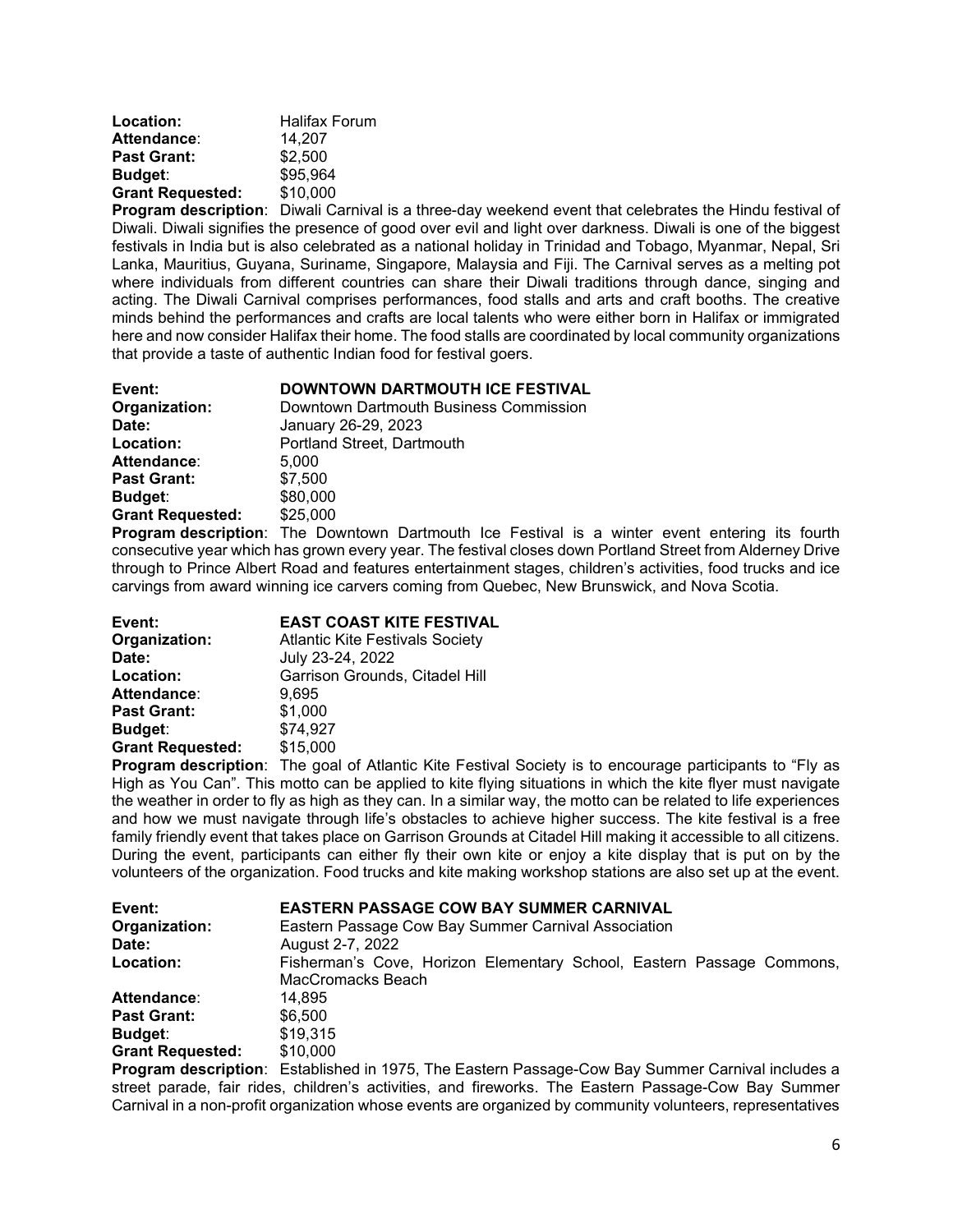of community organizations and supported by local businesses.

| Event:                  | <b>EMERGING LENS CULTURAL FILM FESTIVAL</b>     |
|-------------------------|-------------------------------------------------|
| Organization:           | Charles Taylor Theatre & Media Arts Association |
| Date:                   | April 20-24, 2022                               |
| Location:               | Various locations in HRM                        |
| Attendance:             | 525                                             |
| <b>Past Grant:</b>      | \$2,000                                         |
| Budget:                 | \$25,500                                        |
| <b>Grant Requested:</b> | \$6,000                                         |

**Program description**: The Emerging Lens is celebrating its 12<sup>th</sup> year of presenting unique original storytelling through film, video and animation. In order to make the event accessible to a wide range of audiences, screenings are offered in various locations in the HRM, such as the north end library and Pier 21. Each screening begins with a cultural performance that speaks to the African Canadian culture, followed by the screening, dialogue between the filmmakers and the audience after the screening and ending with a reception. Each screening will be presented both virtually and in-person. The festival will host a 'pitch a film' session, 'make a film' workshop as well as host a series of Masterclass sessions.

| Event:                  | <b>FIRE &amp; WATER FESTIVAL</b>                                                                                                                                                                                                                                                                                                                                                   |
|-------------------------|------------------------------------------------------------------------------------------------------------------------------------------------------------------------------------------------------------------------------------------------------------------------------------------------------------------------------------------------------------------------------------|
| Organization:           | Alderney Landing Facility Association                                                                                                                                                                                                                                                                                                                                              |
| Date:                   | September 23-24, 2022                                                                                                                                                                                                                                                                                                                                                              |
| Location:               | Alderney Landing                                                                                                                                                                                                                                                                                                                                                                   |
| <b>Attendance:</b>      | 5,100                                                                                                                                                                                                                                                                                                                                                                              |
| <b>Past Grant:</b>      | \$3,500                                                                                                                                                                                                                                                                                                                                                                            |
| <b>Budget:</b>          | \$51,000                                                                                                                                                                                                                                                                                                                                                                           |
| <b>Grant Requested:</b> | \$10,000                                                                                                                                                                                                                                                                                                                                                                           |
|                         | $\mathbf{D}_{\text{max}}$ and $\mathbf{L}_{\text{max}}$ and $\mathbf{L}_{\text{max}}$ and $\mathbf{L}_{\text{max}}$ and $\mathbf{L}_{\text{max}}$ and $\mathbf{L}_{\text{max}}$ and $\mathbf{L}_{\text{max}}$ and $\mathbf{L}_{\text{max}}$ and $\mathbf{L}_{\text{max}}$ and $\mathbf{L}_{\text{max}}$ and $\mathbf{L}_{\text{max}}$ and $\mathbf{L}_{\text{max}}$ and $\mathbf{$ |

**Program description**: Fire & Water Festival is a celebration of the cultural fabric of Nova Scotia. It features musical performances, dance, art installations, demonstrations, and storytelling. This event is free to the general public and specifically highlights Indigenous, Acadian, Celtic, African Nova Scotian, and Indian cultures. There are approximately sixteen artists and five technicians employed by the festival. The event is an economic boost to Downtown Dartmouth businesses by attract thousands of festival goers over the course of a weekend.

| Event:                  | <b>FISHERMAN'S COVE PIRATE FESTIVAL (FORMERLY TALLAHASSEE DAYS)</b> |
|-------------------------|---------------------------------------------------------------------|
| Organization:           | Fisherman's Cove Development Association                            |
| Date:                   | August 19-21, 2022                                                  |
| Location:               | 4 Government Wharf Road, Eastern Passage                            |
| <b>Attendance:</b>      | 3.024                                                               |
| <b>Past Grant:</b>      | \$6.500                                                             |
| <b>Budget:</b>          | \$13,400                                                            |
| <b>Grant Requested:</b> | \$10,000                                                            |
|                         |                                                                     |

**Program description**: Fisherman's Cove Pirate Festival is a 3-day pirate themed festival featuring live music, children's games, a scavenger hunt, a treasure hunt, food, buskers, firearms demo, bouncy castles and lots of pirates. Families are encouraged to dress up in pirate costumes and children can participate in a parade around the cove.

| Event:                  | <b>GOTTINGEN FESTIVAL</b>      |
|-------------------------|--------------------------------|
| Organization:           | North End Business Association |
| Date:                   | September 17, 2022             |
| Location:               | 2183 Gottingen Street          |
| Attendance:             | 6,000                          |
| <b>Past Grant:</b>      | \$2,000                        |
| Budget:                 | \$27,250                       |
| <b>Grant Requested:</b> | \$10,000                       |

**Program description**: Inspired by the highly successful Gottingen 250 Anniversary Festival, the 8th annual Gottingen Festival will bring together artists, musicians and the different cultural communities of the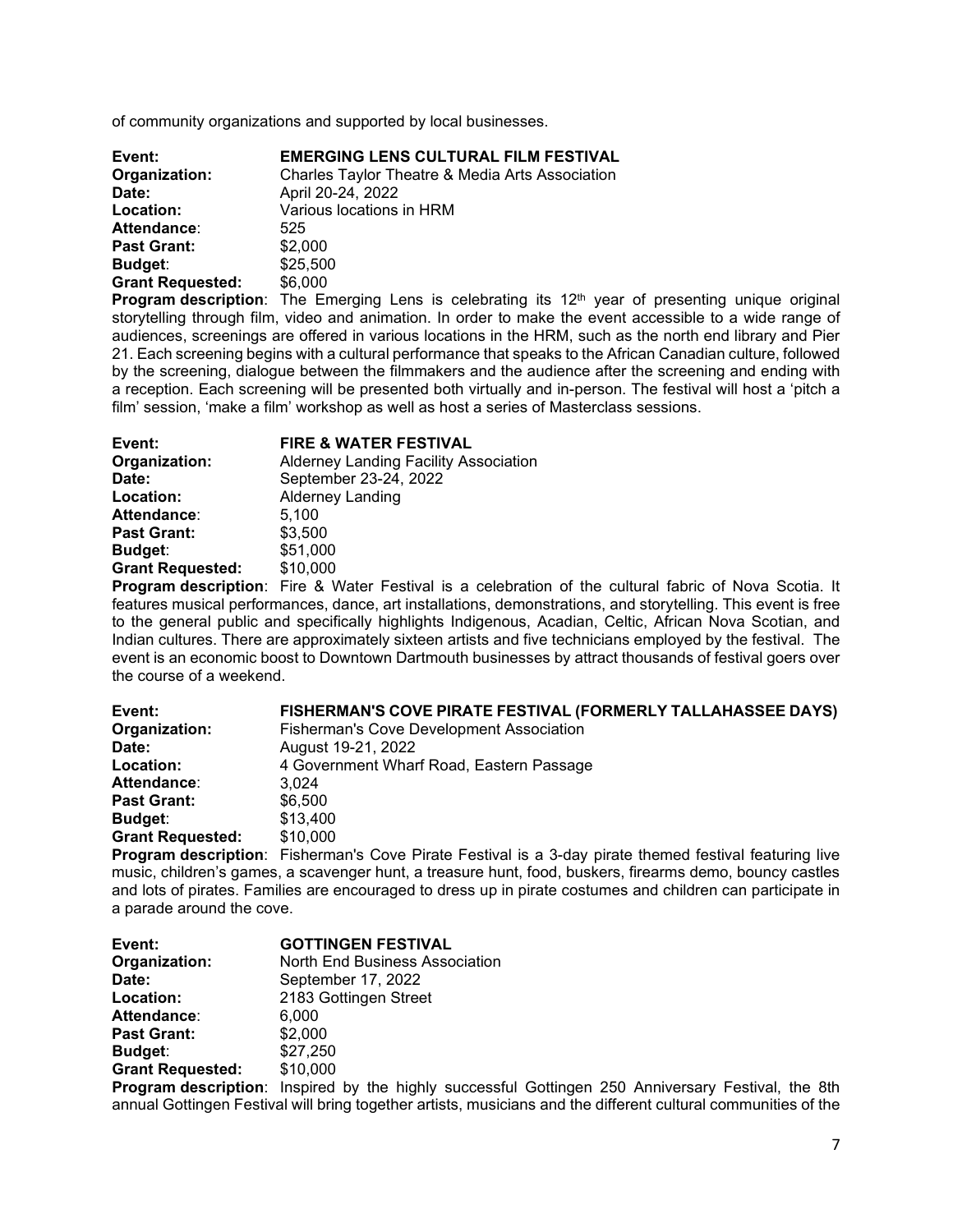North End. Activities include free live concert on an outdoor stage showcasing local musicians, poets and dancers, an open-air vendor's market with food and crafts, and a kid zone and talent show. The festival also has artist demonstrations, interactive art activities and street decorating and enhancements.

| Event:                  | <b>GREAT EAST DARTMOUTH COMMUNITY BBQ</b> |
|-------------------------|-------------------------------------------|
| Organization:           | Boys and Girls Clubs of Greater Halifax   |
| Date:                   | August 13, 2022                           |
| Location:               | <b>East Dartmouth Community Centre</b>    |
| Attendance:             | 300                                       |
| <b>Past Grant:</b>      | \$1,000                                   |
| <b>Budget:</b>          | \$3,300                                   |
| <b>Grant Requested:</b> | \$1,000                                   |

**Program description**: Boys and Girls Clubs of Greater Halifax hosts a free event for the enjoyment of the local community. Activities provided include: recreational games and activities, food tables offering different cultural foods, and the opportunity to network and socialaize within the community.

| Event:                  | <b>HALIFAX COUNTY EXHIBITION</b>                 |
|-------------------------|--------------------------------------------------|
| Organization:           | Middle Musquodoboit Agricultural Society         |
| Date:                   | August 17-20, 2022                               |
| Location:               | 190 Exhibition Grounds Road, Middle Musquodoboit |
| Attendance:             | 10.659                                           |
| <b>Past Grant:</b>      | \$25,000                                         |
| <b>Budget:</b>          | \$116,000                                        |
| <b>Grant Requested:</b> | \$25,000                                         |
|                         |                                                  |

**Program description**: Middle Musquodoboit Agricultural Society has roots tracing back to 1819. Agriculture Societies in Nova Scotia were established to help farmers improve skills, and exhibitions were hosted for farmers to exhibit their livestock or crops for local completion. The Middle Musquodoboit Agricultural Society perseveres as a landowner and builds and maintains facilities and amenities on that land to achieve its mandate which includes hosting the Halifax County Exhibition. This annual exhibition offers agriculturalists and families throughout the Maritimes the opportunity to exhibit livestock, vegetables, flowers, home crafts, and more in friendly competition.

| Event:                  | <b>INDIA FEST</b>                      |
|-------------------------|----------------------------------------|
| Organization:           | Indo Canadian Community Centre Society |
| Date:                   | August 13-14, 2022                     |
| Location:               | <b>Halifax Forum</b>                   |
| <b>Attendance:</b>      | 8,900                                  |
| <b>Past Grant:</b>      | \$4,000                                |
| <b>Budget:</b>          | \$50,900                               |
| <b>Grant Requested:</b> | \$7,500                                |
|                         |                                        |

**Program description**: India Fest is a 3-day festival that showcases the cultures of India. Local food vendors sell food from different regions of India and craft vendors exhibit Indian craftsmanship and handicrafts. Throughout the event, there will be a singing, dancing, and acting pieces that showcase the rich culture of India. These cultural performances are done by members of the community.

| Event:                  | <b>KELOOSE COMMUNITY CELEBRATION</b>                  |
|-------------------------|-------------------------------------------------------|
| Organization:           | Keloose Association                                   |
| Date:                   | August 20-21, 2022                                    |
| Location:               | Lakeview, Fall River and Waverley area establishments |
| Attendance:             | 1.620                                                 |
| <b>Past Grant:</b>      | \$4,500                                               |
| <b>Budget:</b>          | \$22,500                                              |
| <b>Grant Requested:</b> | \$5,000                                               |

**Program description**: Held the third week in August for the last fifty years, Keloose has been a consistent source of community spirit in the Lakeview, Windsor Junction, Fall River area. Keloose is a weeklong event that provides a wide opportunity for residents and those from adjacent areas to come together and celebrate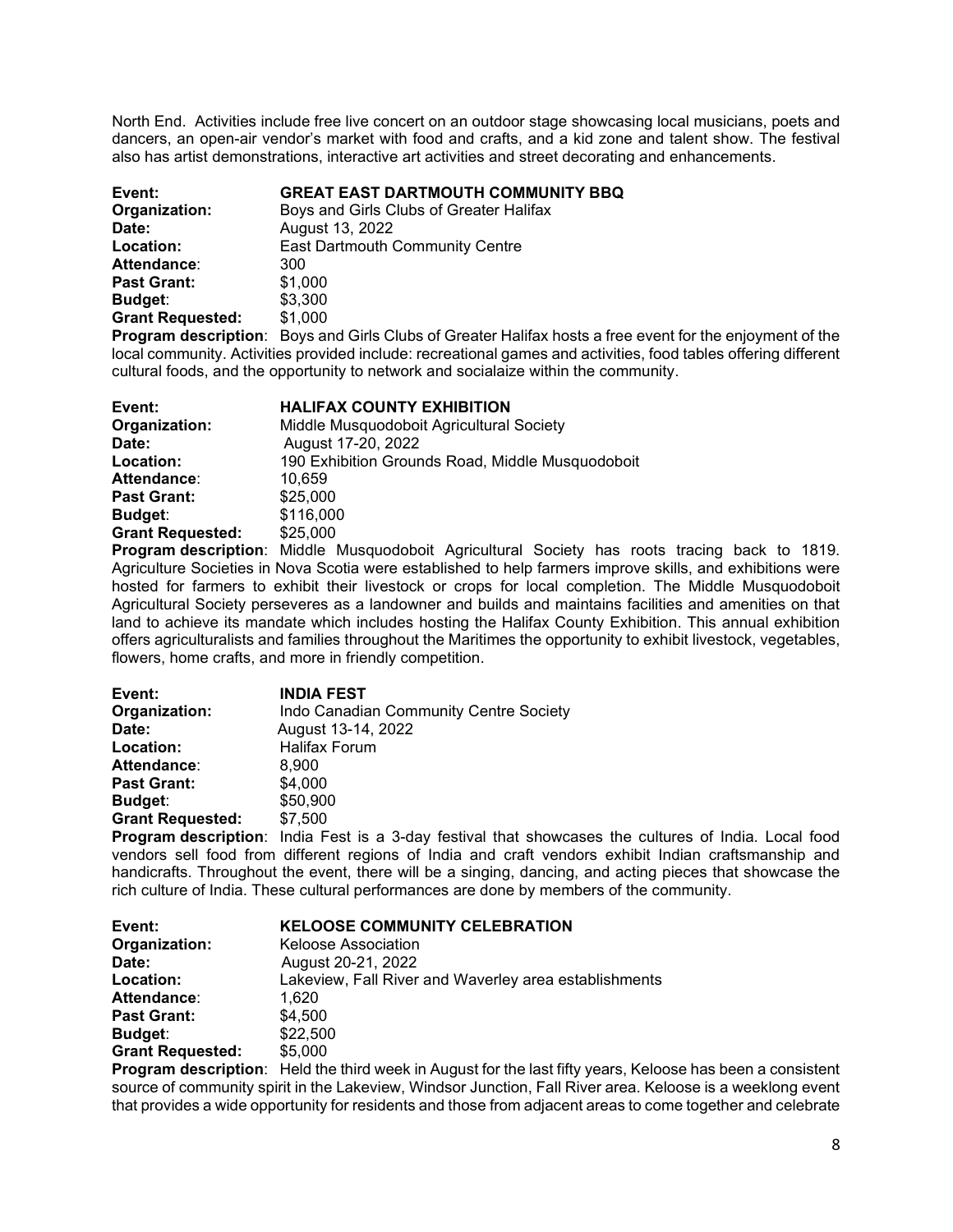the rich and diverse population. Events occurring over the week are adult and pre-teen dances, a softball tournament, a Family Day including music and games, outdoor live music with fireworks and food trucks.

| Event:                  | <b>LIGHT UP BEDFORD PARADE</b>  |
|-------------------------|---------------------------------|
| Organization:           | Light Up Bedford Parade Society |
| Date:                   | November 27, 2022               |
| Location:               | DeWolf Park, Bedford            |
| <b>Attendance:</b>      | 20,279                          |
| <b>Past Grant:</b>      | \$5,000                         |
| Budget:                 | \$16,000                        |
| <b>Grant Requested:</b> | \$5,500                         |

**Program description**: The Light Up Bedford Parade takes place the third Sunday of November and travels from DeWolf Park along the Bedford Highway and finishes at Bedford Place Mall. It comprises of a series of decorated floats with Santa travelling on the last float. The intent is to kick off the holiday season, bring joy and excitement to the residents of Bedford and surrounding communities, and promote community spirit.

| Event:                  | <b>MOTHER GOOSE FESTIVAL</b>                 |
|-------------------------|----------------------------------------------|
| Organization:           | <b>Alderney Landing Facility Association</b> |
| Date:                   | August 6, 2022                               |
| Location:               | <b>Alderney Landing</b>                      |
| Attendance:             | 3,173                                        |
| <b>Past Grant:</b>      | \$2,000                                      |
| <b>Budget:</b>          | \$15,000                                     |
| <b>Grant Requested:</b> | \$5,000                                      |

**Program description**: The Mother Goose Festival is an annual free family-friendly event on the Dartmouth Waterfront. It is put on by the Kiwanis Club of Dartmouth and Alderney Landing Community Cultural Centre. The festival provides an economic boost to local artists and performers while providing residents of HRM access to high quality arts and culture. Performers include Da Po Po Theatre, Maritime Marionettes, and multiple costumed roaming performers. Other activities include a petting zoo, miniature train rides, storytelling and games.

| Event:                  | NAVRATRI - DANDIYA GARBA NIGHTS - FESTIVAL OF DANCE |
|-------------------------|-----------------------------------------------------|
| Organization:           | Indian Festivals Club of Nova Scotia                |
| Date:                   | September 23-24, October 30, 2022                   |
| Location:               | <b>BMO Soccer Center</b>                            |
| Attendance:             | 9.725                                               |
| <b>Past Grant:</b>      | n/a                                                 |
| <b>Budget:</b>          | \$64.221                                            |
| <b>Grant Requested:</b> | \$10,000                                            |
|                         |                                                     |

**Program description**: This festival is a celebration of the Navratri Festival; a festival celebrated by millions of people for nine consecutive nights in India. This festival, held in Nova Scotia will be celebrating this festival here in Halifax for five days, spanning over two weekends. People will be attending this event in traditional attires and performing various styles of dances for 6-8 hours each day.

| Event:                  | <b>NORTH PRESTON DAYS</b> |
|-------------------------|---------------------------|
| Organization:           | Women With a Vision       |
| Date:                   | July 15-17, 2022          |
| Location:               | 14 Simmonds Drive         |
| Attendance:             | 3.500                     |
| <b>Past Grant:</b>      | \$6,000                   |
| <b>Budget:</b>          | \$26,100                  |
| <b>Grant Requested:</b> | \$10,000                  |

**Program description**: North Preston Days is an annual community event hosting many activities for all to enjoy. The festivities begin with a free breakfast at the North Preston Community Centre, a parade through North Preston, a community BBQ and many family fun activities. New this year North Preston Days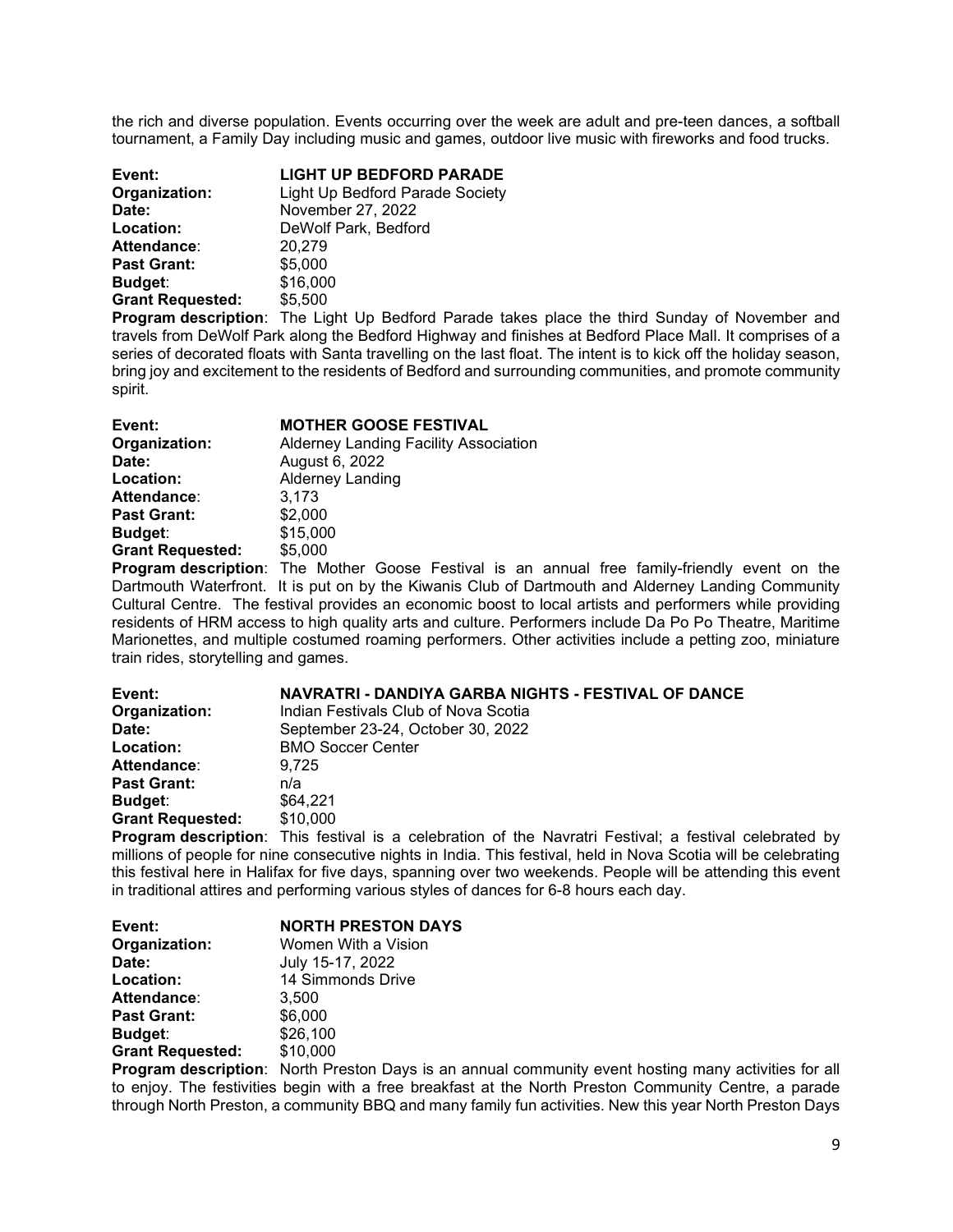is also offering gardening/planting activities to revitalize the community green space, as well as offering North Preston Stories, giving elders of the community an opportunity to share their stories of North Preston to a younger generation.

| Event:                  | <b>NORTHERN LIGHTS LANTERN FESTIVAL</b>    |
|-------------------------|--------------------------------------------|
| Organization:           | Northern Lights Lantern Festival Society   |
| Date:                   | August 6, 2022                             |
| Location:               | Merv Sullivan Park, Novalea Drive, Halifax |
| Attendance:             | 7.050                                      |
| <b>Past Grant:</b>      | \$4,000                                    |
| Budget:                 | \$23,800                                   |
| <b>Grant Requested:</b> | \$5,000                                    |
|                         |                                            |

**Program description**: The Northern Lights Lantern Festival is an annual day of fun and creativity for all ages, where old friends run into each other and new friends are made. The festival is a celebration of the vibrancy and diversity of Halifax's North End. It's a community festival in the truest sense where everyone is welcome. The festival program includes a free community barbecue, petting zoo, pony rides, bouncy castles, face painting, live music, children's games and fireworks.

| Event:                  | <b>OPEN STREETS HFX</b>                              |
|-------------------------|------------------------------------------------------|
| Organization:           | Halifax Community Planning & Design Association      |
| Date:                   | 2 days in September 2022 (within 7 consecutive days) |
| Location:               | Halifax and Dartmouth, NS                            |
| Attendance:             | 5.586                                                |
| <b>Past Grant:</b>      | \$12,000                                             |
| Budget:                 | \$45,600                                             |
| <b>Grant Requested:</b> | \$25,000                                             |
|                         |                                                      |

**Program description**: Open streets are multi-faceted programs that promote the use of public streets for recreation, active transportation and leisure activities. These events provide opportunities to support active transportation. Participants enjoy an estimated additional 38 - 108 minutes of outdoor activity at each event, as well opportunities to support local businesses and increase opportunities for social collisions and cohesion. At every open street event a wide range of community organizations, local makers, artist and performers are invited to participate.

| Event:                  | PEGGY'S COVE AREA FESTIVAL OF THE ARTS                                                   |
|-------------------------|------------------------------------------------------------------------------------------|
| Organization:           | Peggy's Cove Area Festival of the Arts Society                                           |
| Date:                   | July 6-17, 2022                                                                          |
| Location:               | 21 Communities from Prospect to the Aspotogan Penninsula                                 |
| Attendance:             | 5.201                                                                                    |
| <b>Past Grant:</b>      | \$3.500                                                                                  |
| <b>Budget:</b>          | \$43,900                                                                                 |
| <b>Grant Requested:</b> | \$3,500                                                                                  |
|                         | <b>Dreament departments:</b> The Departs Caus Appe Feeting of the Apts (DOAFA) is an app |

**Program description**: The Peggy's Cove Area Festival of the Arts (PCAFA) is an annual series of events and activities that brings together local artists, artisans, performers, community members, volunteers and seasonal visitors in a celebration of creativity and culture. The PCAFA Society, a not-for-profit organization, consists of approximately 125 artists, artisans, galleries and supporters who live in 21 rural communities in the Halifax Regional Municipality, from Prospect to East River.

| Organization:<br><b>New Trad Society</b><br>October 20-23, 2022<br>Date:<br>Dartmouth, NS<br>Location:<br><b>Attendance:</b><br>407<br><b>Past Grant:</b><br>\$1,000<br>\$38,065<br>Budget:<br><b>Grant Requested:</b><br>\$5.500<br><b>Program description:</b> ReJigged celebrates and nurtures new traditions in Celtic music, dance and other | Event: | <b>REJIGGED FESTIVAL</b> |
|---------------------------------------------------------------------------------------------------------------------------------------------------------------------------------------------------------------------------------------------------------------------------------------------------------------------------------------------------|--------|--------------------------|
|                                                                                                                                                                                                                                                                                                                                                   |        |                          |
|                                                                                                                                                                                                                                                                                                                                                   |        |                          |
|                                                                                                                                                                                                                                                                                                                                                   |        |                          |
|                                                                                                                                                                                                                                                                                                                                                   |        |                          |
|                                                                                                                                                                                                                                                                                                                                                   |        |                          |
|                                                                                                                                                                                                                                                                                                                                                   |        |                          |
|                                                                                                                                                                                                                                                                                                                                                   |        |                          |
|                                                                                                                                                                                                                                                                                                                                                   |        |                          |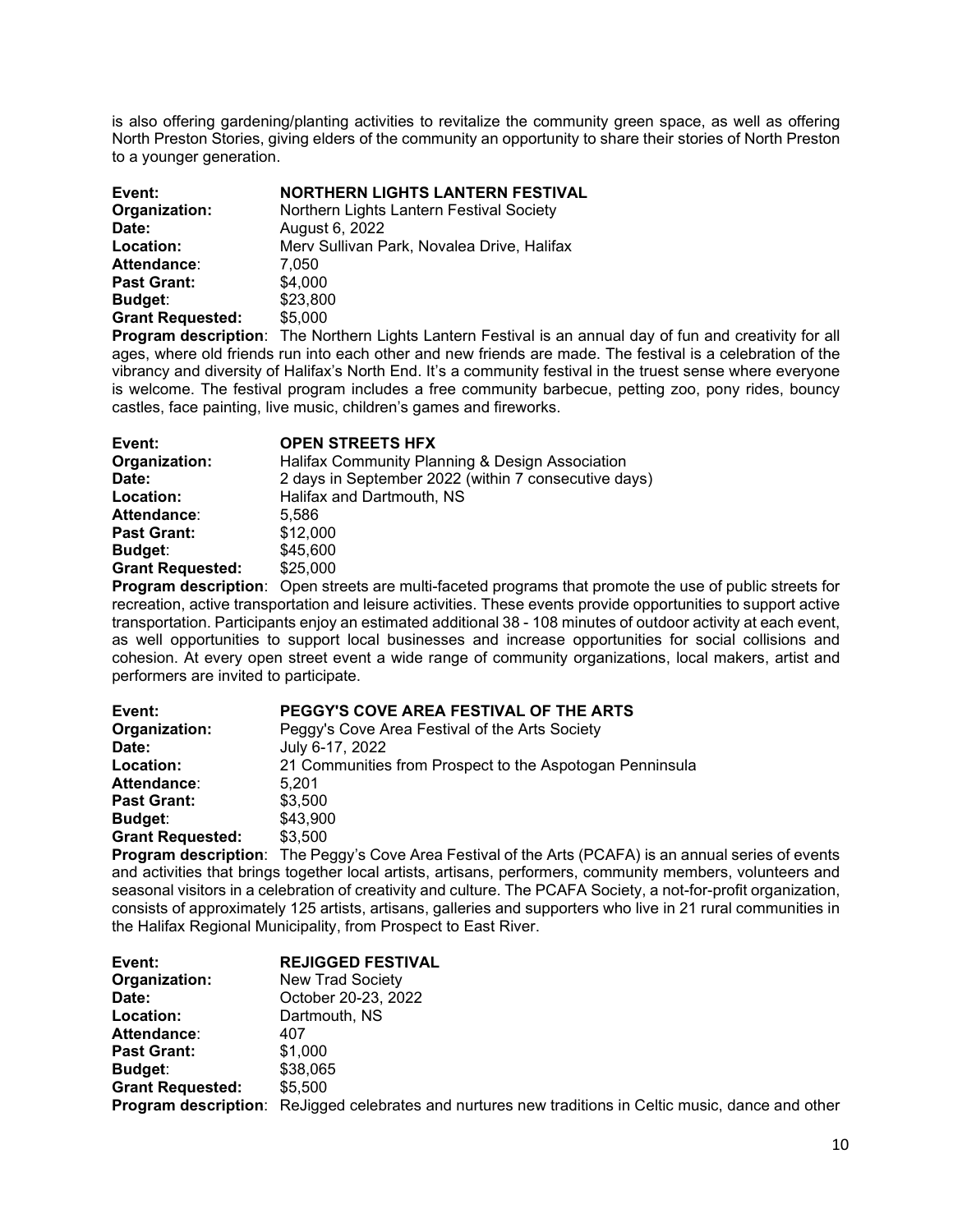art forms fostering artistic innovation and constructive collaboration in the performing arts, through workshops, sessions and concerts. This four-day event offers our many communities of musicians, dancers and fans of Celtic culture a single, new creative voice and venue for these kinds of explorations. ReJigged features an extensive performance program, with intimate "session"-style showcases, concerts and a traditional ceilidh dance. Our multi-day education program provides a range of hands-on workshops featuring instruction in dance, traditional musical instruments, song, spoken language and visual arts, led by internationally recognized instructors.

| Event:<br>Organization:                  | <b>SACKVILLE CHRISTMAS TREE LIGHTING</b><br>Sackville Business Association                                       |
|------------------------------------------|------------------------------------------------------------------------------------------------------------------|
| Date:                                    | November 25, 2022                                                                                                |
| Location:                                | Acadia Park, 650 Sackville Drive                                                                                 |
| Attendance:                              | 4.126                                                                                                            |
| <b>Past Grant:</b>                       | \$1,000                                                                                                          |
| Budget:                                  | \$11,700                                                                                                         |
| <b>Grant Requested:</b>                  | \$2,000                                                                                                          |
| Christmas trees, and a visit from Santa. | <b>Program description</b> : This event includes live music, free hot chocolate and cookies, the lighting of the |

| Event:                  | <b>SACKVILLE SNOW DAYS</b>     |
|-------------------------|--------------------------------|
| Organization:           | Sackville Business Association |
| Date:                   | February 17-20, 2023           |
| Location:               | Various locations in Sackville |
| Attendance:             | 8.714                          |
| <b>Past Grant:</b>      | \$1,000                        |
| Budget:                 | \$10,000                       |
| <b>Grant Requested:</b> | \$2,000                        |
| Drogram docarintian:    | Mara than a dazan community    |

**Program description**: More than a dozen community groups organize events under the Sackville Snow Days winter festival umbrella including Winter Play Day, dances, free skates, free swim, sledding, breakfasts, movies, costume party, and the Snow Days parade. This event started because of the importance of the Sackville Winter Carnival, which took place throughout the late 70s to early 90s. Sackville Snow Days created a new version of this popular event. Many events will include local musical talent.

| Event:                  | <b>SCHOOL FARM DAY</b>                 |
|-------------------------|----------------------------------------|
| Organization:           | Urban Farm Museum Society of Spryfield |
| Date:                   | June 9, 2022                           |
| Location:               | 62 Rockingstone Road, Spryfield        |
| Attendance:             | 100                                    |
| <b>Past Grant:</b>      | \$525                                  |
| Budget:                 | \$1,475                                |
| <b>Grant Requested:</b> | \$525                                  |
|                         |                                        |

**Program description**: The annual School Farm Day is an afternoon filled with heritage games, plant seeds and petting baby farm animals. During the event day volunteers educate the attendees on the history of the Urban Farm program to get involved in at the farm, as well as the heritage of Spryfield.

| Event:                  | <b>SPRYFIELD DAYS FESTIVAL</b>         |
|-------------------------|----------------------------------------|
| Organization:           | Spryfield District Business Commission |
| Date:                   | July 1-14, 2022                        |
| Location:               | Spryfield (various locations)          |
| Attendance:             | 5.241                                  |
| <b>Past Grant:</b>      | \$750                                  |
| <b>Budget:</b>          | \$14,000                               |
| <b>Grant Requested:</b> | \$3,500                                |
|                         |                                        |

**Program description**: Spryfield Days Festival is an annual event which features various cultures and traditions incorporating a variety of fun activities, including a Family Fun Day with bouncy castles, face painting and children's games, BBQ's, Family Fun Run, cardboard/duct tape boat race, an antique Car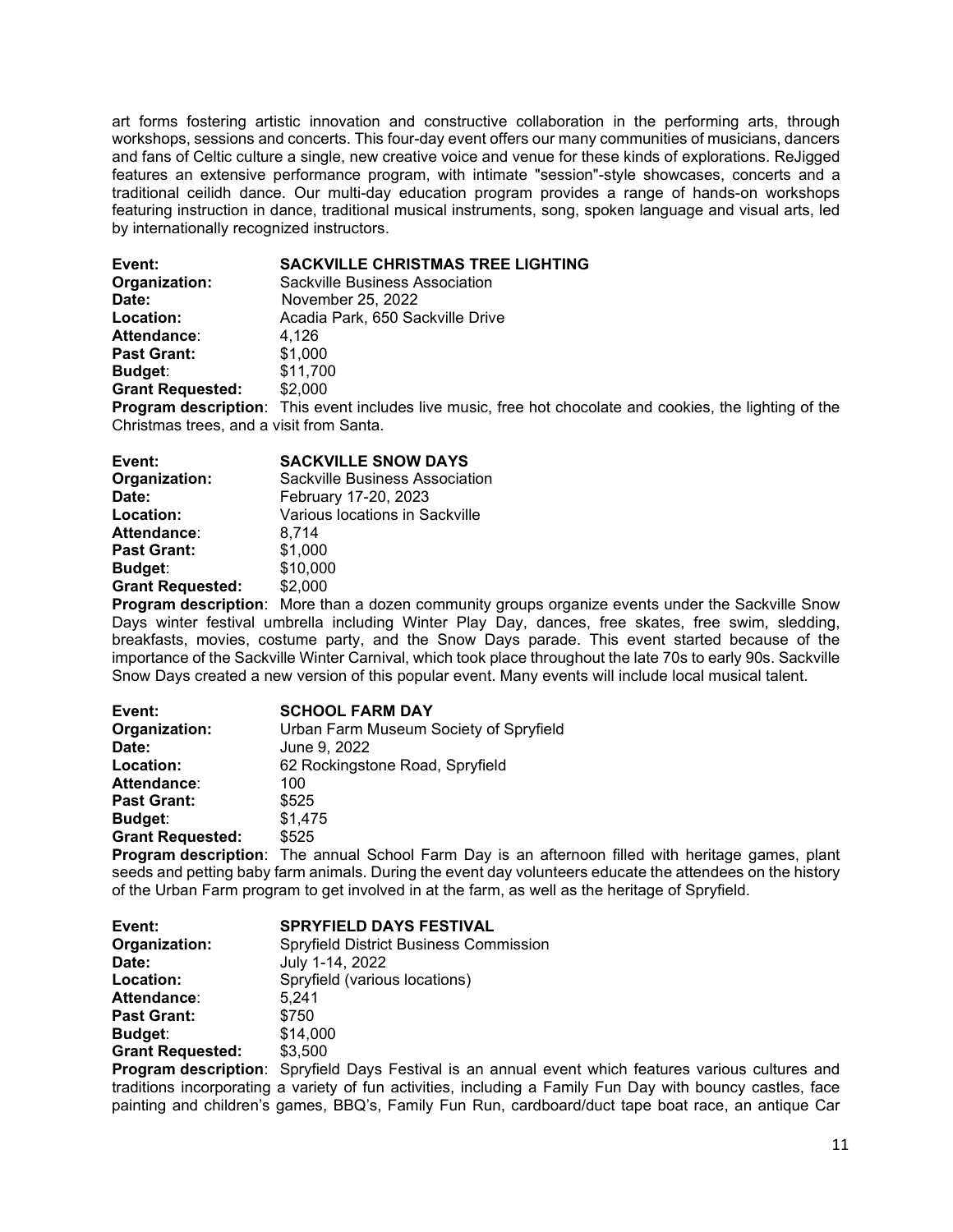Show, music concert and community stakeholder's expo.

| Event:                  | <b>SPRYFIELD SANTA CLAUS PARADE</b>           |
|-------------------------|-----------------------------------------------|
| Organization:           | <b>Spryfield District Business Commission</b> |
| Date:                   | November 27, 2022                             |
| Location:               | Herring Cove Road, Spryfield                  |
| Attendance:             | 5296                                          |
| <b>Past Grant:</b>      | \$3,500                                       |
| Budget:                 | \$10,500                                      |
| <b>Grant Requested:</b> | \$3,500                                       |

**Program description**: The 48<sup>th</sup> Annual Spryfield Santa Claus Parade is a community event meant to bring 'Christmas smiles' to the young and young at heart**.** Presented by the Spryfield and District Business Commission, the Spryfield Parade is the longest-running Santa Claus Parade east of Montreal. The parade takes place mid-afternoon and features a host of floats, marchers, musicians, twirlers, and various other festive entertainment.

| Event:                                                                                                        | <b>ST. PATRICK'S DAY PARADE</b>  |
|---------------------------------------------------------------------------------------------------------------|----------------------------------|
| Organization:                                                                                                 | St. Patrick's Day Parade Society |
| Date:                                                                                                         | March 12, 2023                   |
| Location:                                                                                                     | Halifax - Lower Water Street     |
| Attendance:                                                                                                   | 3.500                            |
| <b>Past Grant:</b>                                                                                            | \$750                            |
| Budget:                                                                                                       | \$10,000                         |
| <b>Grant Requested:</b>                                                                                       | \$1,500                          |
| Books and a constitution of the state of the state of the state of the state of the state of the state of the | $TL = 4.4H$                      |

**Program description**: The 14<sup>th</sup> annual Halifax St. Patrick's Day Parade brings together Irish and non-Irish alike to celebrate St. Patrick's Day. The objectives of the parade are to commemorate the life of St. Patrick and to reinforce the long historic links between Ireland and Nova Scotia. Additional activities include an Irish flag raising and proclamation in Grand Parade on the Friday preceding the parade and an after party at Lower Deck immediately following the parade.

| Event:                  | <b>TRUNK 7 MUSIC FESTIVAL</b>                            |
|-------------------------|----------------------------------------------------------|
| Organization:           | <b>Trunk 7 Music Festival Association</b>                |
| Date:                   | July 22-23, 2022                                         |
| Location:               | Porters Lake                                             |
| <b>Attendance:</b>      | 815                                                      |
| <b>Past Grant:</b>      | \$3,200                                                  |
| Budget:                 | \$38,150                                                 |
| <b>Grant Requested:</b> | \$4,500                                                  |
|                         | Duanuare desartution. Truple 7 Music Footpal was founded |

**Program description**: Trunk 7 Music Festival was founded in 2015 as a non-profit corporation providing support, opportunities, and exposure for diverse talent of all ages in rural communities on the Eastern Shore of Nova Scotia. 2022 will be the 6<sup>th</sup> music festival since 2015. Trunk 7 features fitness adventures, family games, community food vendors and many music genres including children's music, pop, gaelic/celtic, hiphop, folk, aboriginal, rock, country, bluegrass, and blues.

| <b>WAVERLEY GOLD RUSH DAYS</b>                              |
|-------------------------------------------------------------|
| <b>Waverley Community Association</b>                       |
| September 7-11, 2022                                        |
| Waverley Village Green, Waverley Fire Hall, Waverley Legion |
| 446                                                         |
| \$4,000                                                     |
| \$11,750                                                    |
| \$4,000                                                     |
|                                                             |

**Program description**: The 46<sup>th</sup> Waverley Gold Rush Days is a 5-day event that brings the village of Waverley and surrounding communities together in a way that includes everyone. The events offered throughout the week are a combination of community arts, history, and fun. Some of the special events include Family Fun Day, local dance and arts performances, a community concert and fireworks. This is a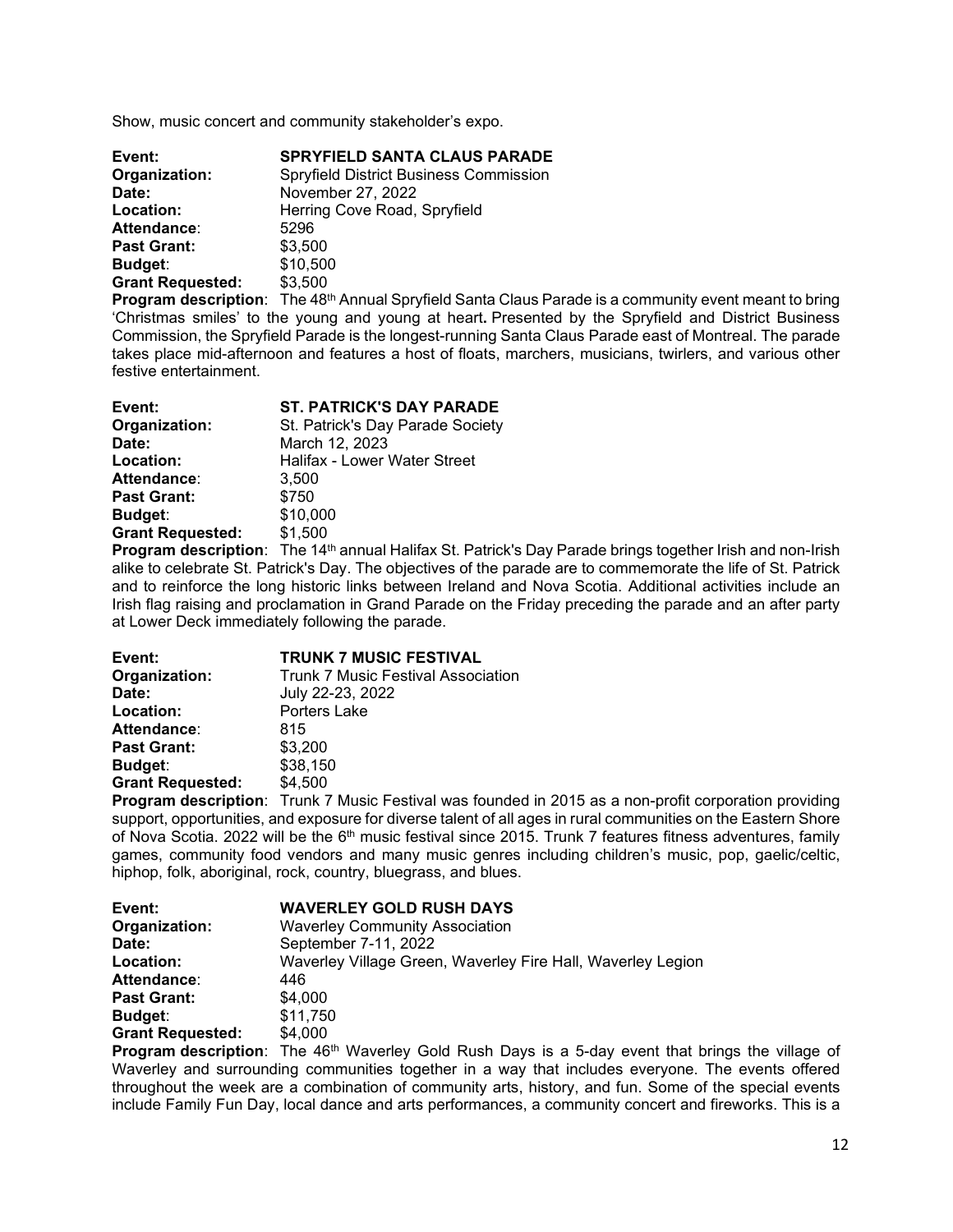great opportunity for local sports and arts organizations to put on demonstrations and talk to the community. This community event brings together local schools, businesses, community organizations, and residents each year to celebrate, and grow the community they live in.

## **CULTURAL EVENTS & SHOWCASES**

| Event:                  | AFTERWORDS LITERARY FESTIVAL              |
|-------------------------|-------------------------------------------|
| Organization:           | AfterWords Literary Festival Organisation |
| Date:                   | September 27 - October 2, 2022            |
| Location:               | Venues around Halifax and online          |
| Attendance:             | 1.046                                     |
| <b>Past Grant:</b>      | \$3,000                                   |
| <b>Budget:</b>          | \$88,379                                  |
| <b>Grant Requested:</b> | \$45,000                                  |
|                         |                                           |

**Program description**: The Afterwords Literary Festival is a multi-day festival for writers and readers, bringing the very best Canadian and International writers to audiences here. Afterwords is a festival of books and literacy and with the addition of programming for children and youth audiences, there is something for everyone who wants to engage with writing, reading, story, and ideas.

| Event:                  | <b>ATLANTIC CANADIAN IRISH DANCE CHAMPIONSHIPS</b>  |
|-------------------------|-----------------------------------------------------|
| Organization:           | Atlantic Canadian Irish Dance Championships Society |
| Date:                   | April 2-3, 2022                                     |
| Location:               | Westin Nova Scotian Hotel, Halifax                  |
| Attendance:             | 1.062                                               |
| <b>Past Grant:</b>      | n/a                                                 |
| Budget:                 | \$59,794                                            |
| <b>Grant Requested:</b> | \$20,000                                            |
|                         |                                                     |

**Program description**: Made popular by Riverdance performances in the 1990s, competitive Irish dance has grown in popularity locally and throughout the world. Halifax now boasts three competitive Irish dance schools. The Atlantic Canadian Irish Dance Championship is a 2-day event open to the public to attend that will attract over 200 competitive Irish dancers each day from all over Canada, the United States, and the UK, in a bid to advance their standing and win a title.

| Event:                  | EVERYSEEKER FESTIVAL (FORMERLY OBEY)             |  |
|-------------------------|--------------------------------------------------|--|
| Organization:           | <b>OBEY Convention Music &amp; Arts Society</b>  |  |
| Date:                   | June 16-20, 2022                                 |  |
| Location:               | Various music venue locations throughout Halifax |  |
| Attendance:             | 3.053                                            |  |
| <b>Past Grant:</b>      | \$6,000                                          |  |
| <b>Budget:</b>          | \$88,000                                         |  |
| <b>Grant Requested:</b> | \$7,000                                          |  |
|                         |                                                  |  |

**Program description:** EVERYSEEKER Festival 2022 is the 16<sup>th</sup> annual music festival presenting 20+ events over four days at historic and alternative venues throughout Halifax. EVERYSEEKER showcases the very best in contemporary music and sound from local, national and international talents. Programming across genres, identities and mediums, and providing over half of its programs free to the public, EVERYSEEKER aims to gather communities and spark excitement across ages, interests and income brackets.

| Event:                  | <b>FRANCOFEST</b>                             |
|-------------------------|-----------------------------------------------|
| Organization:           | Conseil Communautaire du Grand-Havre          |
| Date:                   | October 13-23, 2022                           |
| Location:               | Alderney Landing Theatre and Marquee Ballroom |
| Attendance:             | 6.015                                         |
| <b>Past Grant:</b>      | \$4,000                                       |
| Budget:                 | \$104,000                                     |
| <b>Grant Requested:</b> | \$8,000                                       |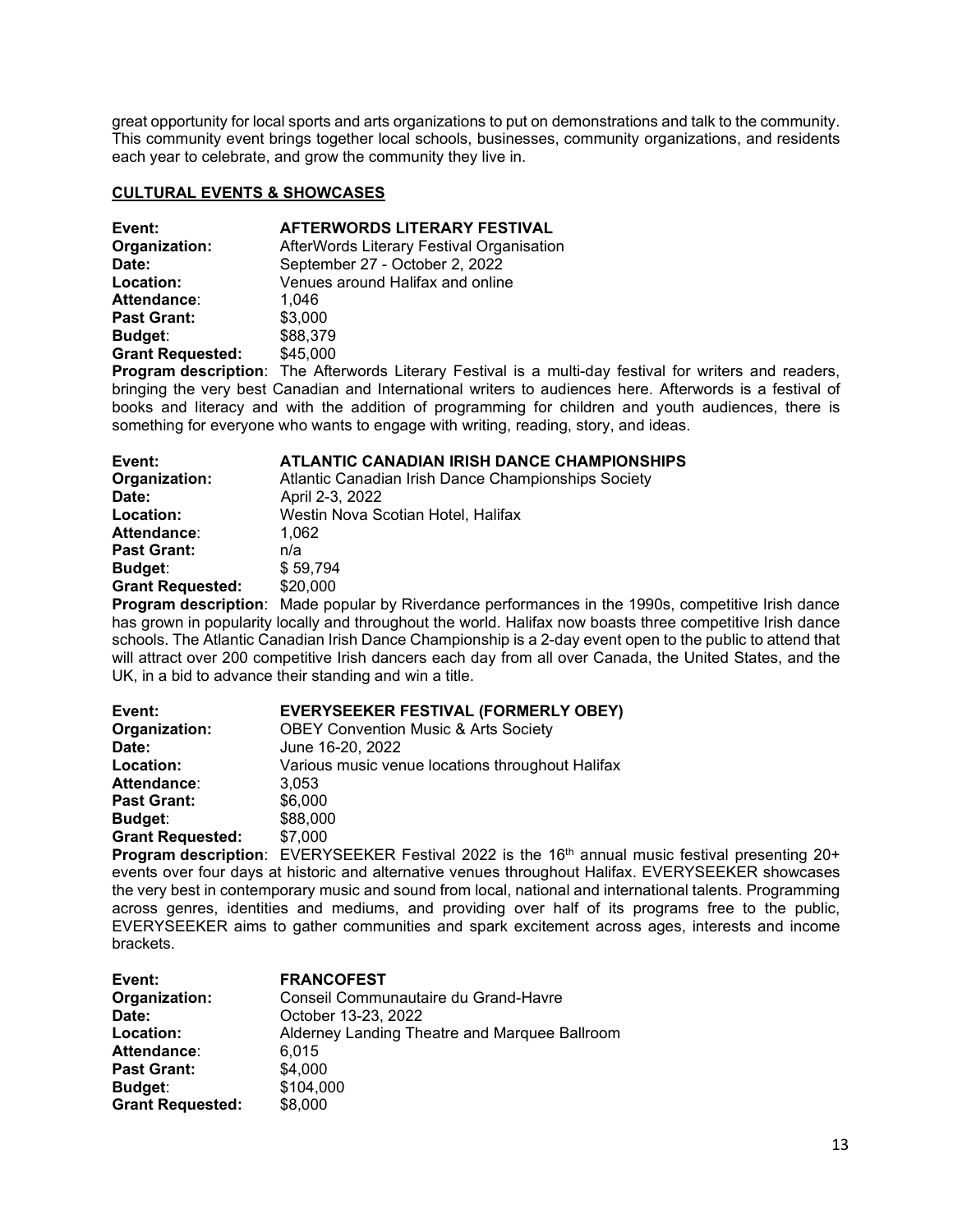**Program description**: Francofest is a local festival organized each year in October which aims at honoring and celebrating the cultural diversity of the Acadian, Francophone and Francophile groups that make up the Halifax Regional Municipality. This is a unique opportunity where the diverse francophone cultures are showcased through cultural, literary, artistic and social events.

| Event:                  | HALIFAX INDEPENDENT FILMMAKERS FESTIVAL |
|-------------------------|-----------------------------------------|
| Organization:           | <b>Atlantic Filmmakers Cooperative</b>  |
| Date:                   | June 8-12, 2022                         |
| Location:               | Halifax                                 |
| Attendance:             | 1.019                                   |
| <b>Past Grant:</b>      | \$3,000                                 |
| Budget:                 | \$86,300                                |
| <b>Grant Requested:</b> | \$20,000                                |

**Program description**: Presented by the Atlantic Filmmakers Cooperative, the Halifax Independent Filmmakers Festival (HIFF) is a 4-day festival, presenting a curated selection of bold and unusual films from Atlantic Canada and around the world. Established in 2007, HIFF includes feature film screenings, short film screenings, receptions, expanded cinema installations, VR presentations, daytime masterclasses with visiting filmmakers and one-on-one meetings between local filmmakers and guest programmers from international festivals.

| Event:                  | <b>MAYWORKS HALIFAX FESTIVAL</b>                     |
|-------------------------|------------------------------------------------------|
| Organization:           | <b>Mayworks Halifax Festival Society</b>             |
| Date:                   | May 1-14, 2022                                       |
| Location:               | Bus Stop Theatre, Khyber Centre and other venues TBD |
| <b>Attendance:</b>      | 1.722                                                |
| <b>Past Grant:</b>      | \$3,000                                              |
| Budget:                 | \$90,600                                             |
| <b>Grant Requested:</b> | \$12,000                                             |

**Program description**: Mayworks is an annual multi-disciplinary arts festival that celebrates and recognizes the history and struggles of the working people of Nova Scotia. This festival attracts over a thousand diverse audience members through high caliber programming that addresses issues of social, economic and environmental justice through quality works of theatre, dance, visual art, film and music.

| Event:                  | <b>STAGES THEATRE FESTIVAL</b>       |
|-------------------------|--------------------------------------|
| Organization:           | <b>Eastern Front Theatre Society</b> |
| Date:                   | June 1-12, 2022                      |
| Location:               | <b>Alderney Landing</b>              |
| <b>Attendance:</b>      | 4.994                                |
| <b>Past Grant:</b>      | \$3,500                              |
| Budget:                 | \$71,190                             |
| <b>Grant Requested:</b> | \$22,000                             |
|                         |                                      |

**Program description**: Starting the 2022/23 season, the STAGES Theatre Festival will be separated into two parts, *STAGES* on the Waterfront in June and *FirstSTAGES* in January. STAGES on the Waterfront will focus on showcasing high quality professional theatre and theatre-adjacent productions that value the voices of the underrepresented, and provide audiences with engaging new ways to experience theatre. FirstSTAGES will highlight works in development, featuring readings and workshop productions of new Atlantic Canadian works, while offering a plethora of community and professional development opportunities daily.

| Event:             | <b>HALIFAX FRINGE FESTIVAL</b>                             |
|--------------------|------------------------------------------------------------|
| Organization:      | <b>Atlantic Fringe Festival Society</b>                    |
| Date:              | September 1-11, 2022                                       |
| Location:          | Neptune Theatre, Bus Stop Theatre, + various locations TBD |
| <b>Attendance:</b> | 7.510                                                      |
| <b>Past Grant:</b> | \$17,000                                                   |
| <b>Budget:</b>     | \$200,000                                                  |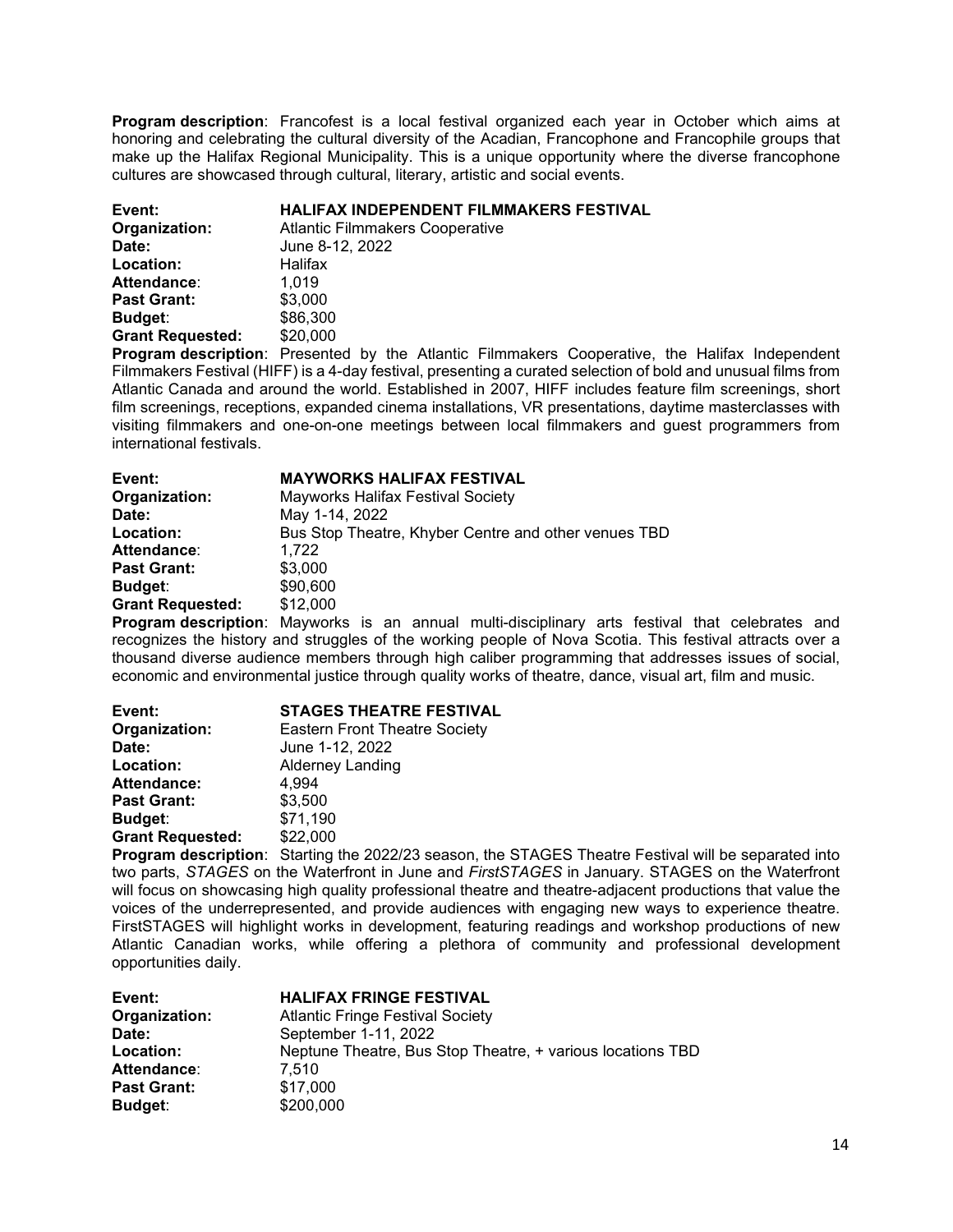## **Grant Requested:** \$22,000

**Program description**: The Halifax Fringe Festival is an annual performing arts festival including theatre, music, circus, dance, comedy, education, and more. The Halifax Fringe presents local, national, and international artists and ideas, are accessible to the public with free and/or low-cost activities. A typical festival runs over 11 days, in 10+ venues with over 50 productions, 350+ individual performances, with the support of 150 volunteers. 100% of the box office revenues go to the artists.

| Event:                  | <b>HALIFAX PRIDE FESTIVAL</b>                                             |
|-------------------------|---------------------------------------------------------------------------|
| Organization:           | <b>Halifax Pride Society</b>                                              |
| Date:                   | July 14-24, 2022                                                          |
| Location:               | Garrison Grounds, Grand Parade Square and Peace & Friendship Park         |
| Attendance:             | 100.480                                                                   |
| <b>Past Grant:</b>      | \$34,000                                                                  |
| <b>Budget:</b>          | \$709,000                                                                 |
| <b>Grant Requested:</b> | \$40,000                                                                  |
| Dragram decerintian:    | The Holifox Dride Feetival is an annual 11 day asthering in the Holifox D |

**Program description**: The Halifax Pride Festival is an annual 11-day gathering in the Halifax Regional Municipality for the 2SLGBTQ+ community, featuring over 100 community and Pride organized events celebrating the history, culture, and activism of the queer community. The festival's purpose is to create spaces for persons of diverse sexual and gender identities to come together and flourish.

| Event:                  | NOCTURNE: ART AT NIGHT FESTIVAL                               |
|-------------------------|---------------------------------------------------------------|
| Organization:           | Nocturne: Art at Night Society                                |
| Date:                   | October 12-15, 2022                                           |
| Location:               | Halifax, Dartmouth, North End, Waterfront, Spring Garden Area |
| Attendance:             | 46.345                                                        |
| <b>Past Grant:</b>      | \$45,000                                                      |
| <b>Budget:</b>          | \$199,300                                                     |
| <b>Grant Requested:</b> | \$60,000                                                      |

**Program description**: Nocturne: Art at Night Festival is a free, annual, contemporary art festival bringing art and energy to the streets of Halifax every October for the past 14 years. Nocturne will remain a multiday event for at least the next 3 years to focus on building and broadening the scope of Nocturne to remain a COVID-safe event as the restrictions and safety measures around the pandemic change. Organizers plan to increase the event's footprint with programming for all ages taking place during the festival as well as installations in place for the duration of the event. The Saturday will always be the main day of the event with additional programming added including workshops, panel discussions, artist talks and gallery tours as well as a central hub for intergenerational art making and creative connection-building.

| Event:                  | <b>NOVA MULTIFEST</b>         |
|-------------------------|-------------------------------|
| Organization:           | <b>Nova Multifest Society</b> |
| Date:                   | July 12-24, 2022              |
| Location:               | <b>Alderney Landing</b>       |
| <b>Attendance:</b>      | 29,100                        |
| <b>Past Grant:</b>      | \$10,000                      |
| <b>Budget:</b>          | \$251,500                     |
| <b>Grant Requested:</b> | \$50,000                      |

**Program description**: The Nova Multifest aims to create more diversity by blending diverse cultures through food, crafts, and performances, within their community. There will be two stages: the main stage and a workshop stage. On the main stage, there will be performances that audience members can watch from their seats. The workshop stage will be in a tent, and those activities will be interactive with the audience. The workshop stage will display different aspects of different cultures. In addition, there is a family center where kids can enjoy bouncing castles, popcorn, cotton candy, and other games. Multicultural vendors will showcase their specialties in a food area.

| Event:        | <b>PRISMATIC ARTS FESTIVAL</b> |
|---------------|--------------------------------|
| Organization: | <b>Prismatic Arts Society</b>  |
| Date:         | September 29 – October 9, 2022 |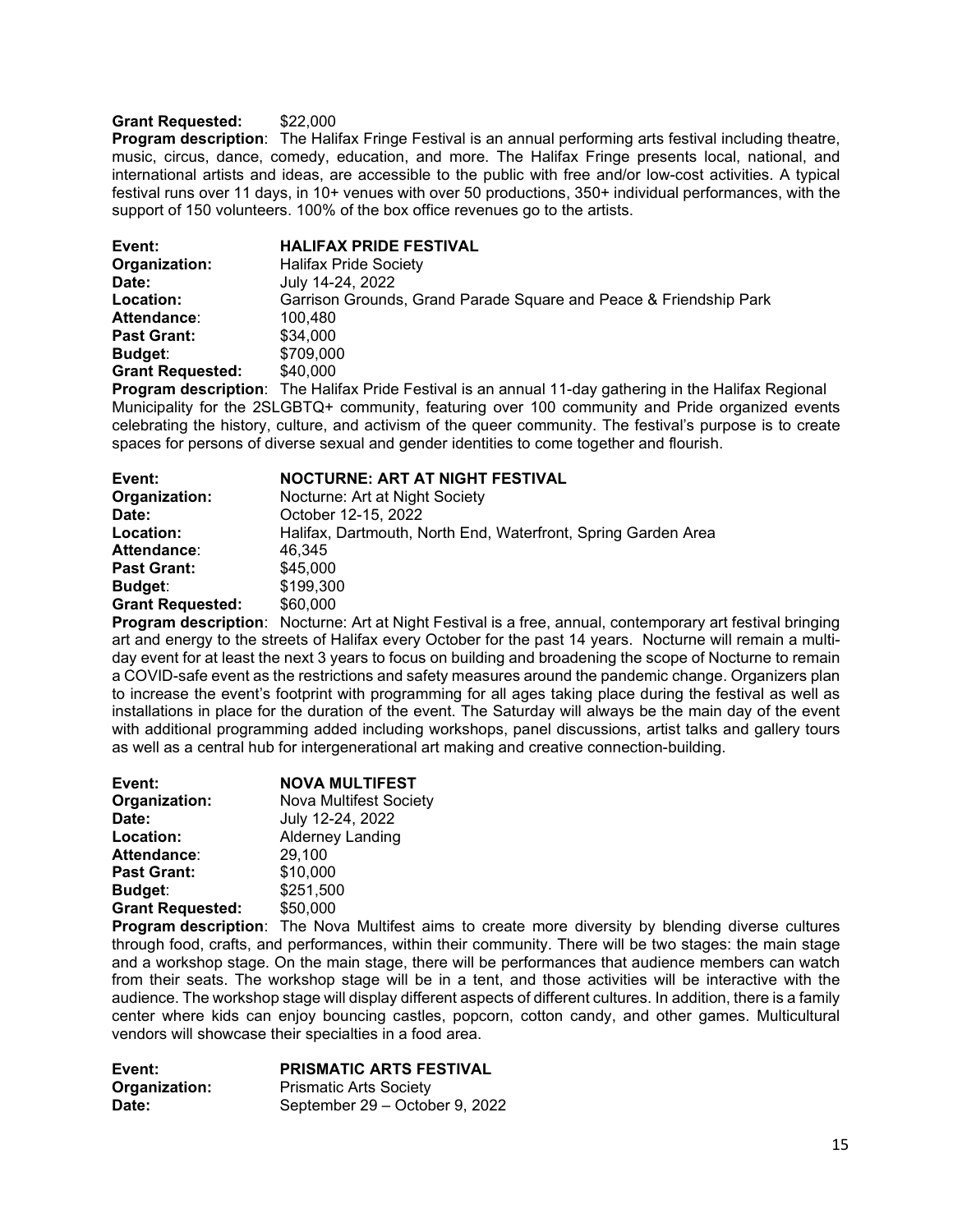| Location:               | Neptune Theatre, Light House Arts Centre, The Carleton, Bus Stop Theatre, |
|-------------------------|---------------------------------------------------------------------------|
|                         | Dalhousie Arts Centre                                                     |
| Attendance:             | 4.795                                                                     |
| <b>Past Grant:</b>      | \$30,000                                                                  |
| Budget:                 | \$299.550                                                                 |
| <b>Grant Requested:</b> | \$45,000                                                                  |

**Program description**: The Prismatic Arts Festival is a national, annual, multidisciplinary arts festival that showcases and celebrates the work of Indigenous artists and artists of colour. Prismatic has been bringing audiences in the HRM and beyond, vibrant, boundary-pushing works in theatre, music, dance, film, spoken word, visual art, and media art since 2008. Through engaging performances, the TALK conference, workshops, and masterclasses, Prismatic invites audiences of all ages and backgrounds to experience groundbreaking art, connect with leading Indigenous artists and artists of colour, and learn about new art forms and cultural traditions.

| Event:                  | <b>SCOTIA FESTIVAL OF MUSIC</b>                                                                                                                                                                                                                                          |
|-------------------------|--------------------------------------------------------------------------------------------------------------------------------------------------------------------------------------------------------------------------------------------------------------------------|
| Organization:           | Scotia Chamber Players / Scotia Festival of Music                                                                                                                                                                                                                        |
| Date:                   | May 29 - June 12, 2022                                                                                                                                                                                                                                                   |
| Location:               | <b>Dalhousie Arts Centre</b>                                                                                                                                                                                                                                             |
| Attendance:             | 3.860                                                                                                                                                                                                                                                                    |
| <b>Past Grant:</b>      | \$25,000                                                                                                                                                                                                                                                                 |
| <b>Budget:</b>          | \$598,500                                                                                                                                                                                                                                                                |
| <b>Grant Requested:</b> | \$25,000                                                                                                                                                                                                                                                                 |
|                         | <b>P</b> roduce and the control of $\alpha$ and $\alpha$ is produced by $\alpha$ in the control of $\alpha$ in the control of $\alpha$ is the control of $\alpha$ is the control of $\alpha$ is the control of $\alpha$ is the control of $\alpha$ is the control of $\$ |

**Program description**: Scotia Festival of Music is a two-week festival of classical chamber music, celebrating the art of music-making and dedicated equally to performance and education. For many years, Scotia Festival of Music has been a part of the North American music circuit, bringing some of the world's finest classical musicians to Nova Scotia for two weeks of intensive and joyous music making. The festival includes nightly concerts by Guest Artists, and a Young Artist Program for 40-50 advanced students.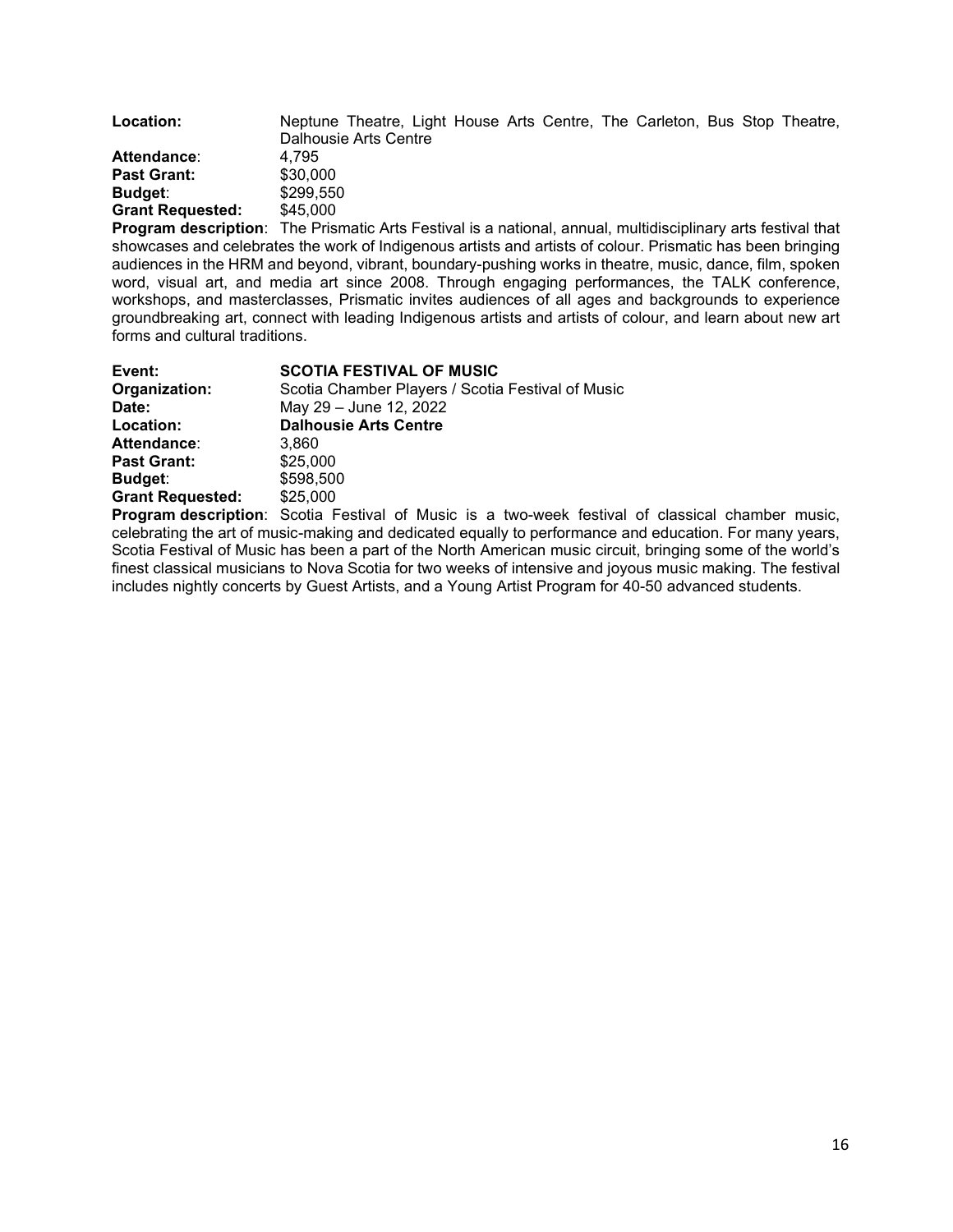

PO Box 1749 Halifax, Nova Scotia B3J 3A5 Canada

# **M E M O R A N D U M**

- TO: Councillor Deagle Gammon, Chair Grants Committee
- CC: Rosalyn Smith, Acting Director, Regional Recreation Services; Maggie MacDonald, Executive Director, Parks & Recreation

FROM: Elizabeth Taylor, Manager, Culture & Events

DATE: May 3/2022

## **SUBJECT: 2022 Patriot Days Festival Funding request**

## **ORIGIN**

May 2/2022

Application from Sackville Community Development Association pursuant to Administrative Order Number 2014-021-GOV – Respecting Regional Special Events Grants.

## **LEGISLATIVE AUTHORITY**

*Halifax Regional Municipality Charter*

(1) Subject to subsections (2) to (4), the Municipality may only spend money for municipal purposes if (a) the expenditure is included in the Municipality's operating budget or capital budget or is otherwise authorized by the Municipality

Administrative Order Number 2014-021-GOV: *Respecting Regional Special Events Grants*

## **RECOMENDATION**

It is recommended that the Grants Committee recommend that Halifax Regional Council:

1. Approve a supplementary grant withdrawal from the Community and Events Reserve (Q621) in the amount of \$10,000 to the Sackville Community Development Association for the 2022 Patriot Days in the Regional Special Events program;

2. Pending final approval of the 2023/2024 budget, approve a supplementary grant withdrawal from the Community and Events Reserve (Q621) in the amount of \$10,000 to the Sackville Community Development Association for the 2023 Patriot Days in the Regional Special Events program; and,

Culture & Events

Section 79A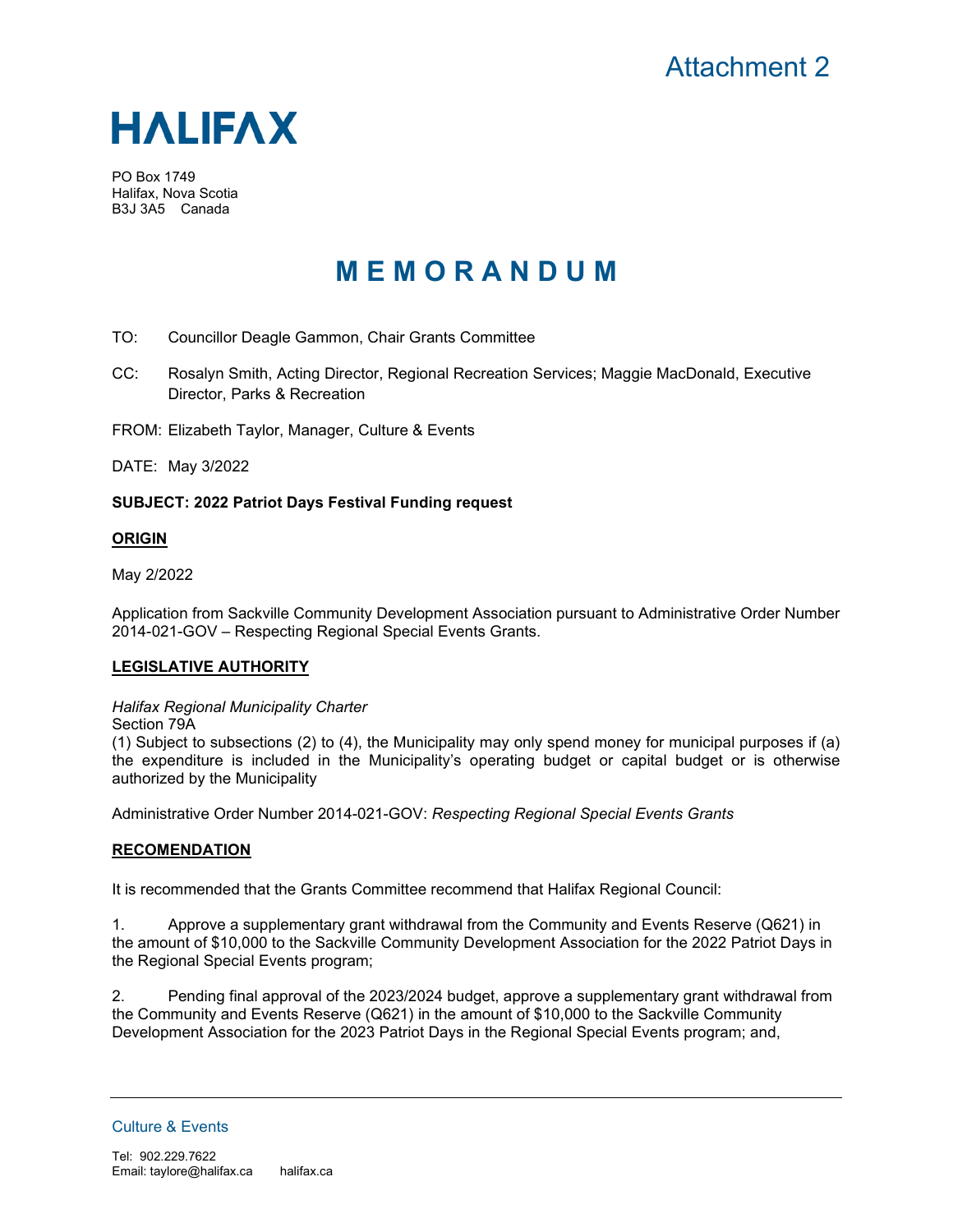3. Pending final approval of the 2024/2025 budget, approve a supplementary grant withdrawal from the Community and Events Reserve (Q621) in the amount of \$10,000 to the Sackville Community Development Association for the 2024 Patriot Days in the Regional Special Events program.

# **BACKGROUND**

There was no application to the 2022/23 Regional Special Events program submitted by the Sackville Community Development Association for funding for the 2022 Patriot Days within the assigned intake period. Upon investigation it was discovered that there was a recent change in the position of the volunteer chair of the festival. Once staff received this information from the district Councilor and a new contact was identified, staff sent an application which was returned on May 2, 2022.

The following information is a summary of the event:

Organization: Sackville Community Development Association Date: June 25 - July 1, 2022 Location: Various locations in Lower and Middle Sackville Program Description: Sackville Patriot Days is a week-long festival commemorating Canada Day that includes a number of sporting and entertainment events at the Springfield Lake Rec Centre, and in Lower Sackville with a concert in the park and a fireworks display. Attendance: 18,250 Budget: \$19,995, with \$1,200 in VIK HRM Request: \$20,000 Proposed HRM Funding: \$10,000 2015-2019 HRM Funding: \$20,000 2020 - Drive in movie due to COVID 19: \$20,000 2021- No festival held due to COVID 19

Staff undertakes the grant application and evaluation process as outlined in Administrative Order (AO) Number 2014-021-GOV Respecting Regional Special Events Grants. As stated in Section 35, *Referral by Council*, "*The question of grant funding for a particular event pursuant to this Administrative Order may be referred by Council to a Standing Committee or to the Council in Committee for a recommendation to the Council on whether to provide grant funding*". Staff have assessed the application and respectfully request consideration as per Section 35 of the AO of the above recommended motion.

## **DISCUSSION**

The Patriot Days event application lists budget expenses of \$19,995 and Value in Kind (VIK) of \$1,200 for total expenses of \$21,195. The request for funding is for \$20,000. Funding close to 100% of an event is not the intent or practice of the funding program; the Municipality will contribute no more than 60% of expenses required to cover program costs, although Council may consider extenuating circumstances.

As well, under Section 10(a) of the AO *"an applicant shall….. (c) secures additional sources of revenue such as corporate contributions, donations, sales, and membership fees and must pursue other sources of public or private fundin*g". No such additional funding has been included in the budget information, albeit this may be due to a change in the leadership in the organization. Therefore, staff accept the application as eligible.

However, the information submitted in the application regarding attendance, budget and programing scored comparable to similar sized events in the Established Festivals Category that receive funding in the range of \$4,500 - \$7,000. With the 7-day length of the festival staff recommend a grant of \$10,000.

The Regional Special Events program lacks capacity to fund the event for the 2022/2023 fiscal, and as stated in Section 4 (b) of the AO:

#### Culture & Events